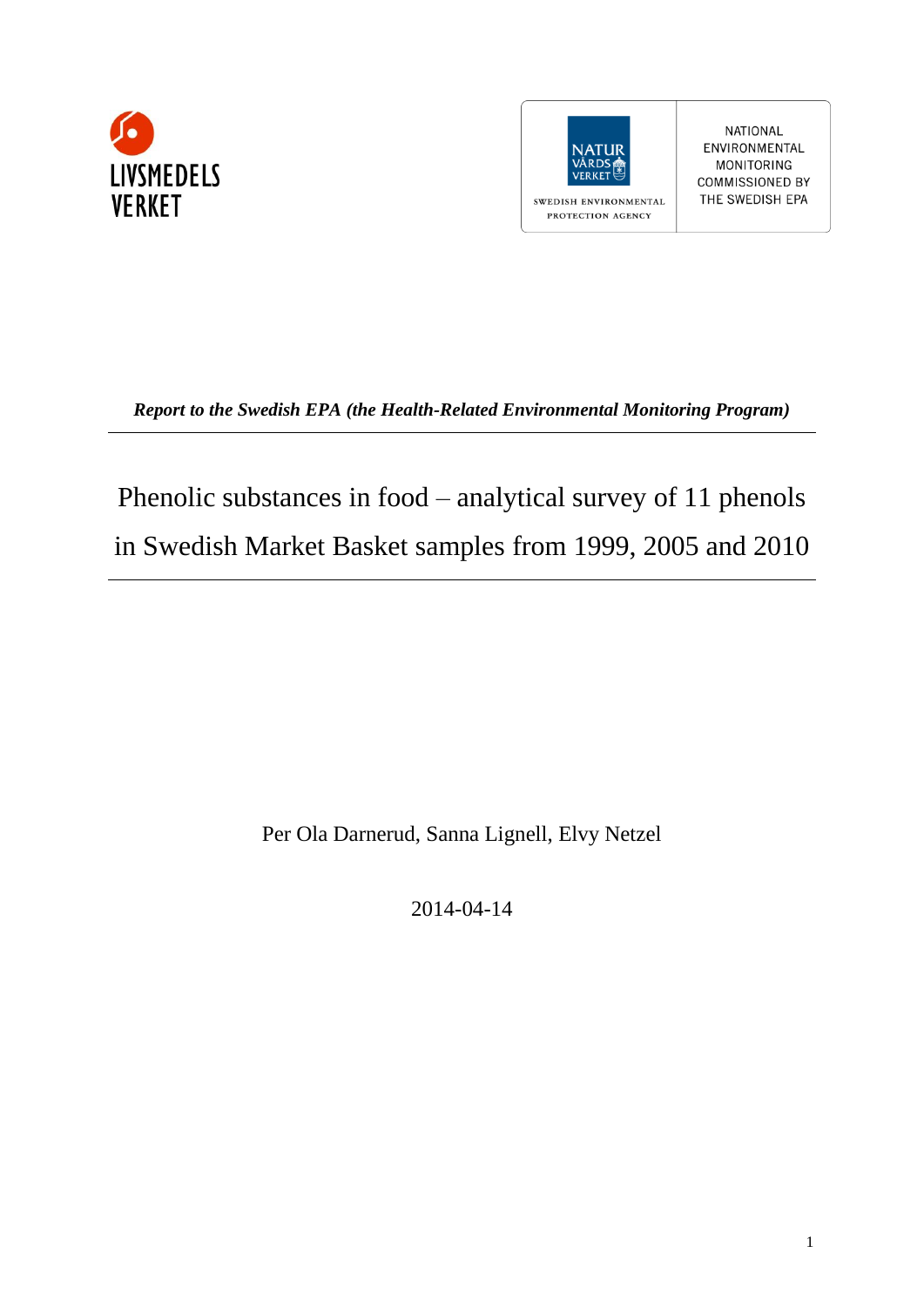

NATIONELL MILJÖÖVERVAKNING PÅ UPPDRAG AV NATURVÅRDSVERKET

# Phenolic substances in food – analytical survey of 11 phenols in Swedish Market Basket samples from 1999, 2005 and 2010

| Rapportförfattare<br>Per Ola Darnerud, Livsmedelsverket<br>Sanna Lignell, Livsmedelsverket                | <b>Utgivare</b><br>Livsmedelsverket<br><b>Postadress</b><br>Box 622, 751 26 Uppsala                                                                                                                                                                                                                                                                                                                                                                                                                                                                                                                                                                                                                                                                                                                                                                                                                                                                                                                                                                                                                                                                                                                                                                                                                                                                                                                                                                                                                                                                                                                                                                                                                                                                                                                                                                                                                                                                                                                                                                                                                                                                                                                                                                                                                                                                                                                                                                                                                      |  |  |  |  |  |  |  |  |  |
|-----------------------------------------------------------------------------------------------------------|----------------------------------------------------------------------------------------------------------------------------------------------------------------------------------------------------------------------------------------------------------------------------------------------------------------------------------------------------------------------------------------------------------------------------------------------------------------------------------------------------------------------------------------------------------------------------------------------------------------------------------------------------------------------------------------------------------------------------------------------------------------------------------------------------------------------------------------------------------------------------------------------------------------------------------------------------------------------------------------------------------------------------------------------------------------------------------------------------------------------------------------------------------------------------------------------------------------------------------------------------------------------------------------------------------------------------------------------------------------------------------------------------------------------------------------------------------------------------------------------------------------------------------------------------------------------------------------------------------------------------------------------------------------------------------------------------------------------------------------------------------------------------------------------------------------------------------------------------------------------------------------------------------------------------------------------------------------------------------------------------------------------------------------------------------------------------------------------------------------------------------------------------------------------------------------------------------------------------------------------------------------------------------------------------------------------------------------------------------------------------------------------------------------------------------------------------------------------------------------------------------|--|--|--|--|--|--|--|--|--|
| Elvy Netzel, Livsmedelsverket                                                                             | <b>Telefon</b><br>018-175500                                                                                                                                                                                                                                                                                                                                                                                                                                                                                                                                                                                                                                                                                                                                                                                                                                                                                                                                                                                                                                                                                                                                                                                                                                                                                                                                                                                                                                                                                                                                                                                                                                                                                                                                                                                                                                                                                                                                                                                                                                                                                                                                                                                                                                                                                                                                                                                                                                                                             |  |  |  |  |  |  |  |  |  |
| Rapporttitel<br>Phenolic substances in food - analytical<br>survey of 11 phenols in Swedish Market        | <b>Beställare</b><br>Naturvårdsverket<br>106 48 Stockholm                                                                                                                                                                                                                                                                                                                                                                                                                                                                                                                                                                                                                                                                                                                                                                                                                                                                                                                                                                                                                                                                                                                                                                                                                                                                                                                                                                                                                                                                                                                                                                                                                                                                                                                                                                                                                                                                                                                                                                                                                                                                                                                                                                                                                                                                                                                                                                                                                                                |  |  |  |  |  |  |  |  |  |
| Basket samples from 1999, 2005 and 2010                                                                   | <b>Finansiering</b><br>Nationell hälsorelaterad miljöövervakning                                                                                                                                                                                                                                                                                                                                                                                                                                                                                                                                                                                                                                                                                                                                                                                                                                                                                                                                                                                                                                                                                                                                                                                                                                                                                                                                                                                                                                                                                                                                                                                                                                                                                                                                                                                                                                                                                                                                                                                                                                                                                                                                                                                                                                                                                                                                                                                                                                         |  |  |  |  |  |  |  |  |  |
| Nyckelord för plats<br>Uppsala                                                                            |                                                                                                                                                                                                                                                                                                                                                                                                                                                                                                                                                                                                                                                                                                                                                                                                                                                                                                                                                                                                                                                                                                                                                                                                                                                                                                                                                                                                                                                                                                                                                                                                                                                                                                                                                                                                                                                                                                                                                                                                                                                                                                                                                                                                                                                                                                                                                                                                                                                                                                          |  |  |  |  |  |  |  |  |  |
| Nyckelord för ämne<br>Fenolära ämnen, BHT, BHA, BPA, bromfenoler, alkylfenoler, pentaklorfenol, triclosan |                                                                                                                                                                                                                                                                                                                                                                                                                                                                                                                                                                                                                                                                                                                                                                                                                                                                                                                                                                                                                                                                                                                                                                                                                                                                                                                                                                                                                                                                                                                                                                                                                                                                                                                                                                                                                                                                                                                                                                                                                                                                                                                                                                                                                                                                                                                                                                                                                                                                                                          |  |  |  |  |  |  |  |  |  |
| Tidpunkt för insamling av underlagsdata<br>1999, 2005, 2010                                               |                                                                                                                                                                                                                                                                                                                                                                                                                                                                                                                                                                                                                                                                                                                                                                                                                                                                                                                                                                                                                                                                                                                                                                                                                                                                                                                                                                                                                                                                                                                                                                                                                                                                                                                                                                                                                                                                                                                                                                                                                                                                                                                                                                                                                                                                                                                                                                                                                                                                                                          |  |  |  |  |  |  |  |  |  |
| och bisfenol A (BPA).<br>undersökas.<br>av ett större antal matkassar.                                    | Sammanfattning<br>En tidigare analys av fenolära ämnen i matkorgsprover från 2005 visade att kvantitativa data erhölls för<br>vissa substanser och vissa matriser, medan samtidigt många av fenolerna hade halter under<br>detektionsgränsen (LOD). I den nya, nu presenterade undersökningen analyseras fler fenolära ämnen<br>(11 st), matkorgsprover från 1999, 2005 och 2010 analyseras samtidigt, och analyskänsligheten är i<br>många fall förbättrad. De analyserade ämnena är 4-bromfenol (4-BrP), 4-tert-butylfenol (4-t-BP), 2,6-di-<br>tert-butyl-4-metylfenol (BHT), tert-butyl-4-hydroxyanisol (BHA), 2,4-dibromfenol (2,4-DBP), 4-tert-<br>oktylfenol (4-t-OP), 4-nonylphenol (4-NP), 2,4,6-tribromfenol (TBP), pentaklorfenol (PCP), triclosan (TC)<br>De undersökta matkorgsproverna kommer från studier där matkassar från vanliga livsmedelskedjor i<br>Sverige tas in för analys, och där de insamlade livsmedlen analyseras gruppvis (ex kött, fisk,<br>mejeriprodukter, spannmål) för en mängd näringsämnen men även toxiska ämnen. Med hjälp av<br>försäljningsstatistik kan konsumtionen av olika livsmedelsgrupper beräknas, och tillsammans med<br>haltdata kan per capita-intaget för dessa ämnen tas fram. Matkorgsundersökningarna från 1999, 2005<br>och 2010 gjordes enligt samma metod, vilket gör att förändringar i exponering för ämnena över tid kan<br>Halterna av fenolära ämnen i prover från 12 olika livsmedelsgrupperna visar att halterna i flera fall ligger<br>under LOD, men att <lod-värden 25<br="" av="" de="" fenolära="" för="" gäller="" livsmedelsgrupper.="" olika="" skilda="" ämnen="">analyserna för varje fenolärt ämne låg 7-25 under LOD för prover från Matkorgen 2010. Vid beräkningar<br/>av intag av dessa fenolära ämnen via kosten, med användande av matkorgsmetodik, erhålls per<br/>capitaintag från 44 ng/person/dag (2,4-DBP) till 15 500 ng/person/dag (4-NF). För BPA erhålls ett intag<br/>på 2 460 ng/person/dag, dvs ca 37 ng/kg kroppsvikt/dag (vid medelvikt 67,2 kg), och detta kan ställas i<br/>relation till EFSAs TDI på 5 mikrog/kg kroppsvikt och dag. För övriga fenolära ämnen finns dock inga<br/>motsvarande hälsomässiga referensvärden som man kan jämföra mot, och detta hämmar förstås<br/>riskbedömningen. Avsaknaden av data som antyder trender I halter över tid kan bero på de få<br/>datapunkterna från varje ämne som insamlas per år, trots att de analyserade proverna var blandningar</lod-värden> |  |  |  |  |  |  |  |  |  |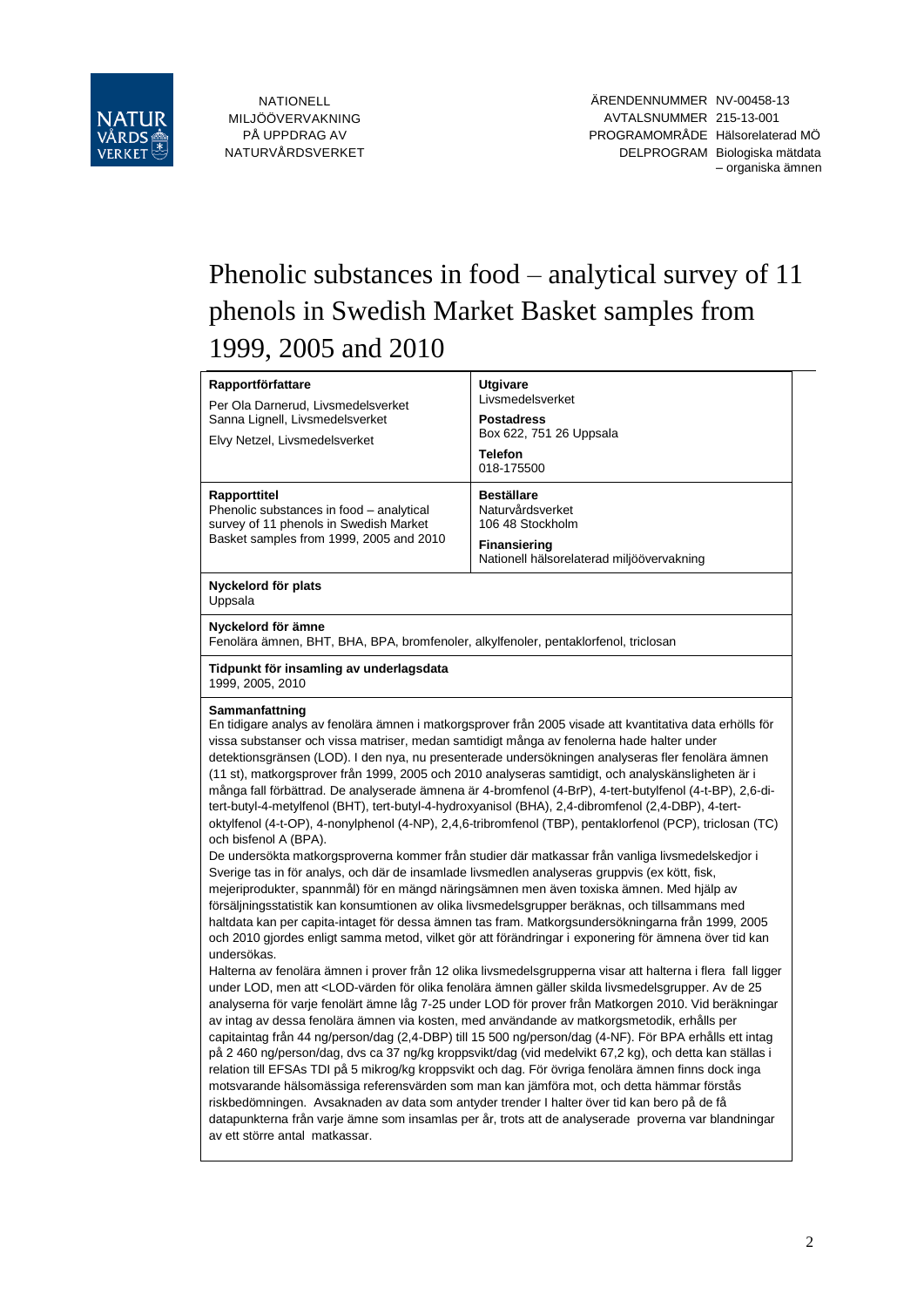#### **Introduction**

Phenolic substances present in food are not commonly analysed, and relatively few results are found in scientific literature. One exception is bisphenol A (BPA), a recently much debated substance that could leak from plastics used in food contact materials and thus may be found in certain food items. Also, some phenols are used as food additives (BHT, BHA – antioxidants) and their presence in food is expected. However, other phenolic substances present in our environment may also end up in food, even if they are not directly used in food production and processing. In these cases, their presence in food could be a result of a contamination along the food distribution pathway, including food packaging materials.

If we have little information on levels of phenolic compounds in our food, even less is known of possible health effects. We know that BPA is suspected be a hormone-disrupting chemical, but effects of other phenols are not much studied. In *in vitro*-studies, the estrogenic potential of halogenated phenolic chemicals was tested, and some of them expressed certain estrogenic activities (Körner et al., 1998; Schultz et al., 2002). Also the thyroid hormone system may be affected by halogenated phenolic compounds, as suggested in several reports (Butt et al., 2011; Kudo et al., 2006; Shimizu et al., 2013; van den Berg et al., 1991), and several brominated flame retardants are indeed believed to exert some of their hormonal effects after metabolism to phenolic transformation products (Brouwer et al., 1998).

Measureable levels of environmental phenolic compounds have been shown to occur in human samples of serum (Meijer et al., 2008; Glynn et al., 2011; Gyllenhammar et al., 2012; Fujii et al., 2014), breast milk (Fujii et al., 2014) and amniotic fluid and urine (Philippat et al., 2013). In some of the studies, dietary exposure of corresponding substances were also estimated (Gyllenhammar et al., 2012; Fujii et al., 2014). The measured compounds are differing between studies, which makes it difficult to compare between studies/countries.

In an earlier study on Market Basket food samples collected in 2005, selected phenolic compounds were analysed in pooled food group samples obtained from four Swedish towns (Ankarberg et al., 2006). The selection of compounds was based on our own toxicological and chemical expertise, with guidance from the present scientific literature. The phenolic compounds analysed at that time were 2,6-di-*tert*-butyl-4-methylphenol (BHT), *tert*-butyl-4-hydroxyanisol (BHA), 4-nonylphenol (4-NP), 4 tert-oktylphenol (4-t-OP), pentachlorophenol (PCP), triclosan (TC) and bisphenol A (BPA). The analyses were performed at IVL, Stockholm, with financial support of the Swedish EPA.

Results from analyses of the 2005 market basket samples showed comparably low levels, and many levels were below the limit of quantification (LOQ), but there were several interesting findings. BPA resulted in clearly measurable levels in certain food groups, primarily those of animal origin (fish and meat: 2.5-30 ng/g fresh wt.), BHA had high levels in certain, but not all, fish samples (up to above 3 000 ng/g fresh wt.), and PCP gave measurable levels in most fish and meat samples. 4-NP resulted in measurable levels I certain vegetable samples (fruit, vegetables, potatoes), whereas the rest of the studied phenolic compounds (BHT, 4-t-OP,TC) only in a few cases had levels above LOQ.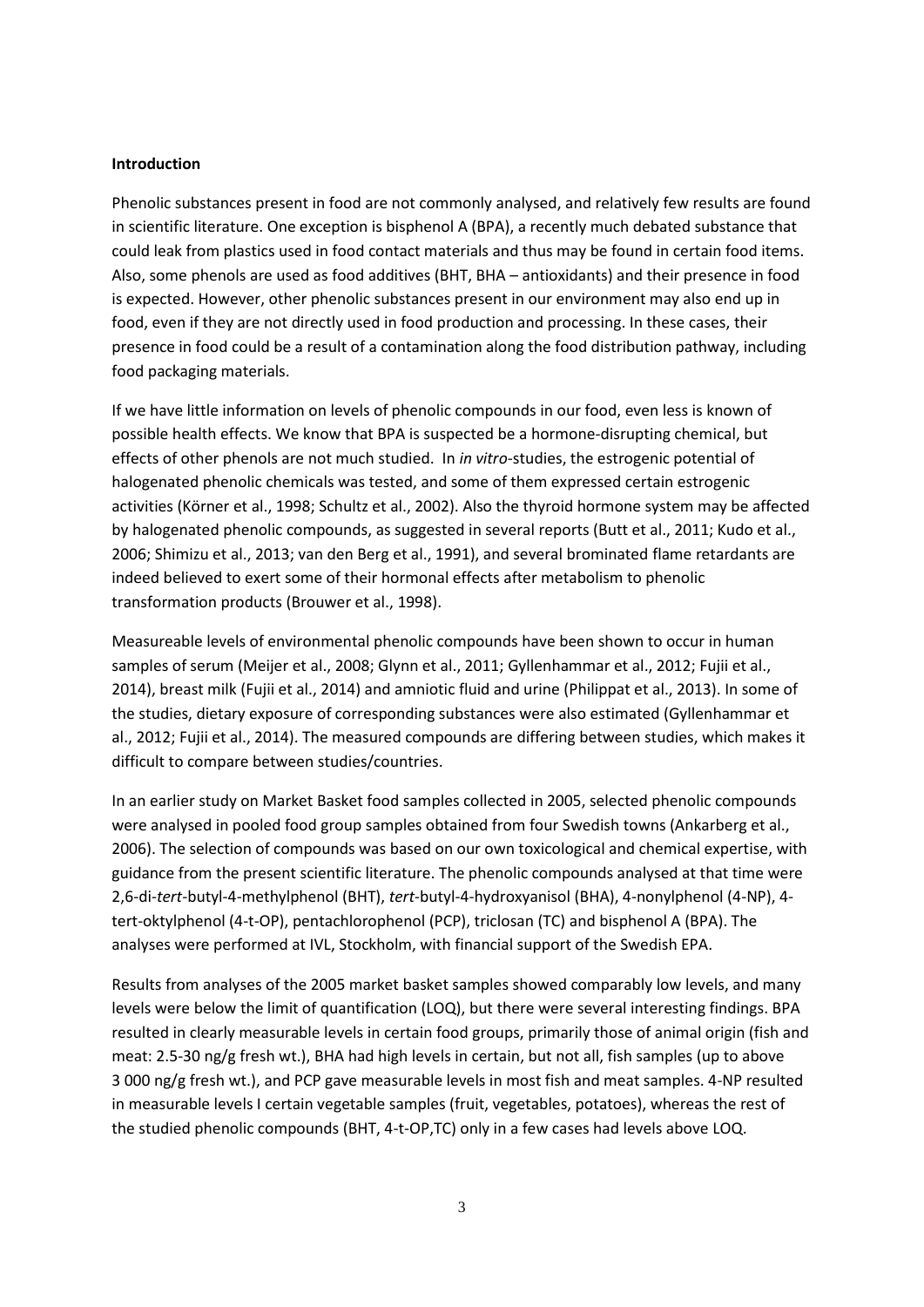In the present study, we have extended the scope of the earlier reported investigation, and the aim is now to report on food levels of an extended number of phenolic compounds (n=11) and also to compare intake levels of these phenols from 1999, 2005 and 2010 market basket studies, with the ambition to study possible trends. In addition to the compounds studied earlier (BHA, BHT, 4-NP, 4-t-OP, PCP, TC and BPA) the following ones were added to analytical scheme: The brominated phenols 4-bromophenol (4-BrP), 2,4-dibromophenol (2,4-DBP) and 2,4,6-tribromophenol (TBP) (as EU has interest in these compounds; EFSA 2012), and also 4-tert-butylphenol (4-t-BP). Estimated intake levels of the analysed phenols were compared with literature and health reference data, if present. The analyses were also this time performed at IVL, Stockholm.

#### **Materials and Methods**

#### *Food samples*

The food samples for analyses were taken from the sample bank of Market Basket samples at NFA, comprising samples obtained in 1999, 2005 and 2010. In short, homogenates of each food group (12 groups, ca 50 g each) were produced, and these were pools from all the grocery shops/chains included in the respective project round. In case of the 2010 sampling, two homogenate pools from each food group were produced, defined as standard price and low price alternatives. From certain homogenates, double samples were taken to check matching of analytical result. In all, about 50 food samples were analysed. More information on the Swedish market basket studies are given in separate articles and report (Darnerud et al., 2006; Törnkvist et al., 2011; NFA, 2012).

# *Analytical details*

In the present project, the food samples, comprising different food matrices, were analysed for selected phenolic compounds, listened in Table 1. In this table, limits of quantification and detection are given. Within this analytical task, new LOQ for BHT and BHA was produced. The analyses were performed at IVL, Stockholm.

Final analytical determination was made by GC-MS/MS, in MRM (multi reaction monitoring) mode in case of non-halogenated compounds, and in NCI (negative chemical ionization) mode in case of halogenated compounds.

The following quality criteria were followed for optimal identification and quantification of the analytes: a) Retention time not more than  $\pm$  0.05 min from reference standard, b) the ratio of chosen MRM ion signals should be not more than  $\pm$  15 % of reference standard, and c) the limit of quantification should be defined as signal-noise relationship equal to or more than 10:1 (LOQ).

To minimize problem with high blank values, all glass material and chemicals (NaSO4, NaCl) that are used in analytical work were heated to +400 ˚C. All other material that cannot be heated was rinsed thoroughly with solvent before usage. Columns and solvent used in extraction and separation steps were controlled before usage.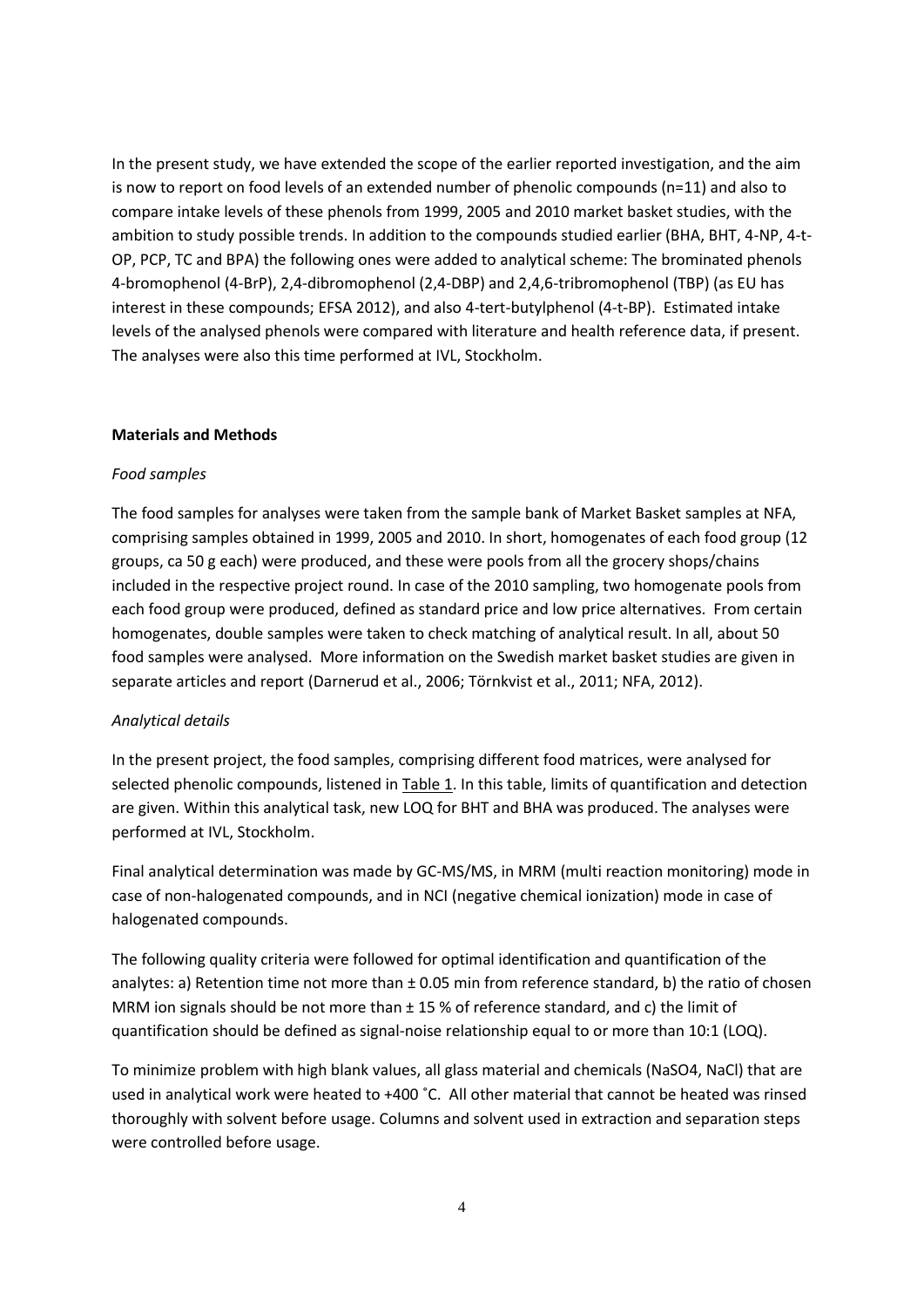Analytical blanks were used for background determination, and background levels were subtracted from registered values. Internal standards were used to correct for losses during sample extraction and separation. Repetitiveness was checked by analyzing parallel samples.

Some samples from 1999 were stored in plastic vials. To check the potential migration of the studied phenolic compounds from vials to food, empty plastic vials were extracted with solvents and the resulting extracts were analysed.

# **Results**

A full overview of the analytical result is given in Table 2. The table gives information on the levels (in ng/g fresh wt.) in the 12 different food homogenates from all three samples years, for all the 11 phenolic compounds included in this study. It should be noted that samples between LOD and LOQ are given in red, whereas levels beneath LOD are shown by "<" characters (the LOD and LOQ levels are given in Table 1). Duplicate samples of homogenates of meat (2010 N), fish (1999), and vegetables (2010 N) were included in the analyses.

Results from extraction of empty plastic vials with solvents resulted in low or non-detectable levels of the actual compounds, and migration from these vials were therefore considered not to interfere with the analytical results.

In Table 3, the levels of phenolic compounds in 2010 market basket food groups were presented, expressed as lower, median and upper bound values. Depending on the sensitivity of the specific analysis and the number of samples beneath the limit of detection, LB and UB vales for a specific food group and compound could vary considerably (when analyses are <LOD, LB values will be zero). When all analyses for a specific food group are above LOD, only one value is presented (presented as an MB value in the table). In case of 4-t-OP, all analyses from 2010 are below LOD, and for the other compounds a varying number of results <LOD are found (7-23, of totally 25 analyses).

Data in Table 4 give the estimated per capita intake of the studied phenolic compounds, presented as the contribution per food group and as the total intake by addition of all 12 groups present in the market basket study. The per capita consumption of these food groups, based on statistics from the Swedish Board of Agriculture (see Table 5), was multiplied with the phenolic compound level of the respective group. The resulting data show the population (per capita) average intake of these compounds, and consequently neither the range in intake nor specific consumer groups could be studied with this method. By adding all 12 food groups together, the total intake can be estimated. Of the studied compounds, the estimated total intake was highest in case of 4-NP (15 500 ng/person/day), about three times the intake of the second highest, BHA, and six times the intake of BHT, 4-t-OP and BPA.

In order to give further information on the relative contribution of different food groups to the total intake of a specific compound, the data from Table 4 could be visualized as circle diagrams, as made for BHA, 4-NP, PCP and BPA in Figure 1. By studying these diagrams it is clearly shown that depending on studied compound, different food groups are major food contributors (e.g. BHA – fish;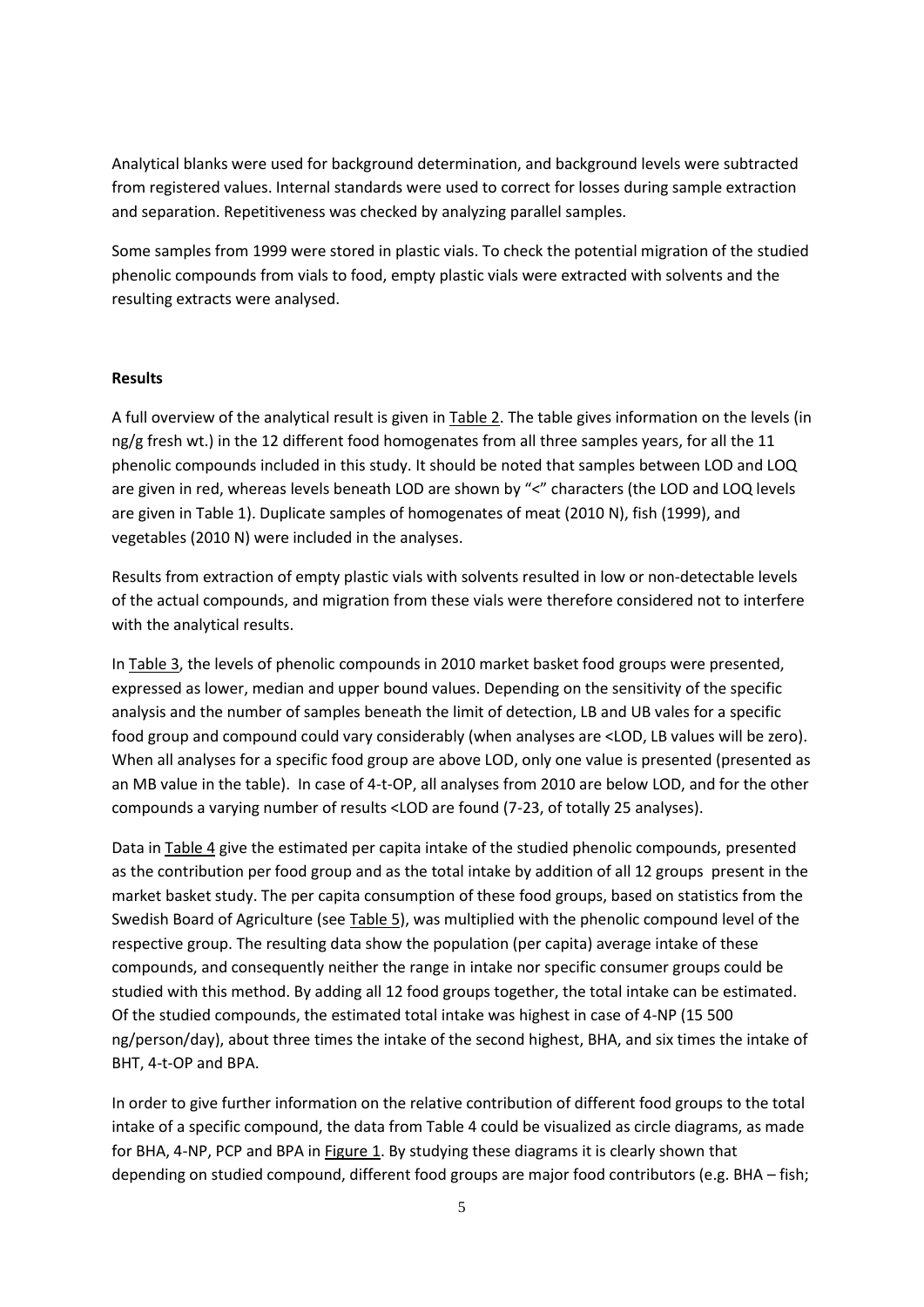4-NP – cereals and fats; PCP – cereals; BPA – vegetables). Concerning BPA, apart from the vegetable contribution all other food groups contribute rather equally, indicating that this compound may be a widely distributed in our environment, with the possibility to contaminate many different food groups.

The potential difference in intake levels over time was studied by comparing intake data from the market baskets from 1999, 2005 and 1010, based on MB levels (all samples analysed at the same lab, and at the same time) (Table 6). For visualisation, data for some of the compounds is also presented in Figure 2. Some changes are visible between sampling time points, but obvious trends are difficult to identify. In relative numbers, between 1999 and 2010 per capita intake levels of five compounds decreased to 60-85% of the initial 1999 values, whereas the six other showed increased intake levels (105-225%) during the same period. It could aslo be noted that some compounds (among them BHA, see figure 2) for some unknown reason showed considerably higher intake levels in the 2005 samples compared to both 1999 and 2010 levels (Table 6).

#### **Discussion**

In this paper, results on levels of 11 exogenous phenolic compounds in food samples from Swedish Market Basket studies from 1999, 2005 and 2010 are presented, and based on these data estimations of food intake of the compounds have also been performed. One additional aim of the study was to study potential time trends in intake by using the three market basket sampling occasions, but the small data set and the fact that levels in several cases were below LOD gave only limited information as regards differences in intake over time.

As was seen in the data presentation, the analyses of phenols in the different food groups resulted in several cases in levels below LOD (see bottom of Table 3). In this case LB levels were equal to zero and there was a clear difference between LB and UB levels (in one case ( 4-t-OP), the 2010 levels in food were beneath LOD in all 25 analyses!). Consequently, depending on LB or UB levels the estimations, e.g. of intakes, performed on these data will vary to a certain extent.

Using the market basket approach and the new analytical data on phenolic compounds, estimation of the population mean, per capita, intake for the average Swedish consumer could be performed. For many of the studied compounds estimation of total diet exposure for Swedish consumers was done for the first time. It should however be noted that due to the many analytical results below LOD, these estimations are only approximate.

The estimated intake values could be used in risk evaluation against defined reference values for health effects. However, such reference values are rarely found for this type of phenolic compound, and may, to our knowledge, only be present in case of BPA.

# *Data on specific phenols*

The group of three brominated phenols, 4-Br-P, 2,4-DBP and TBP, is of interest as the included compounds could occur in our environment both as a consequence of human pollution by e.g. PBDEs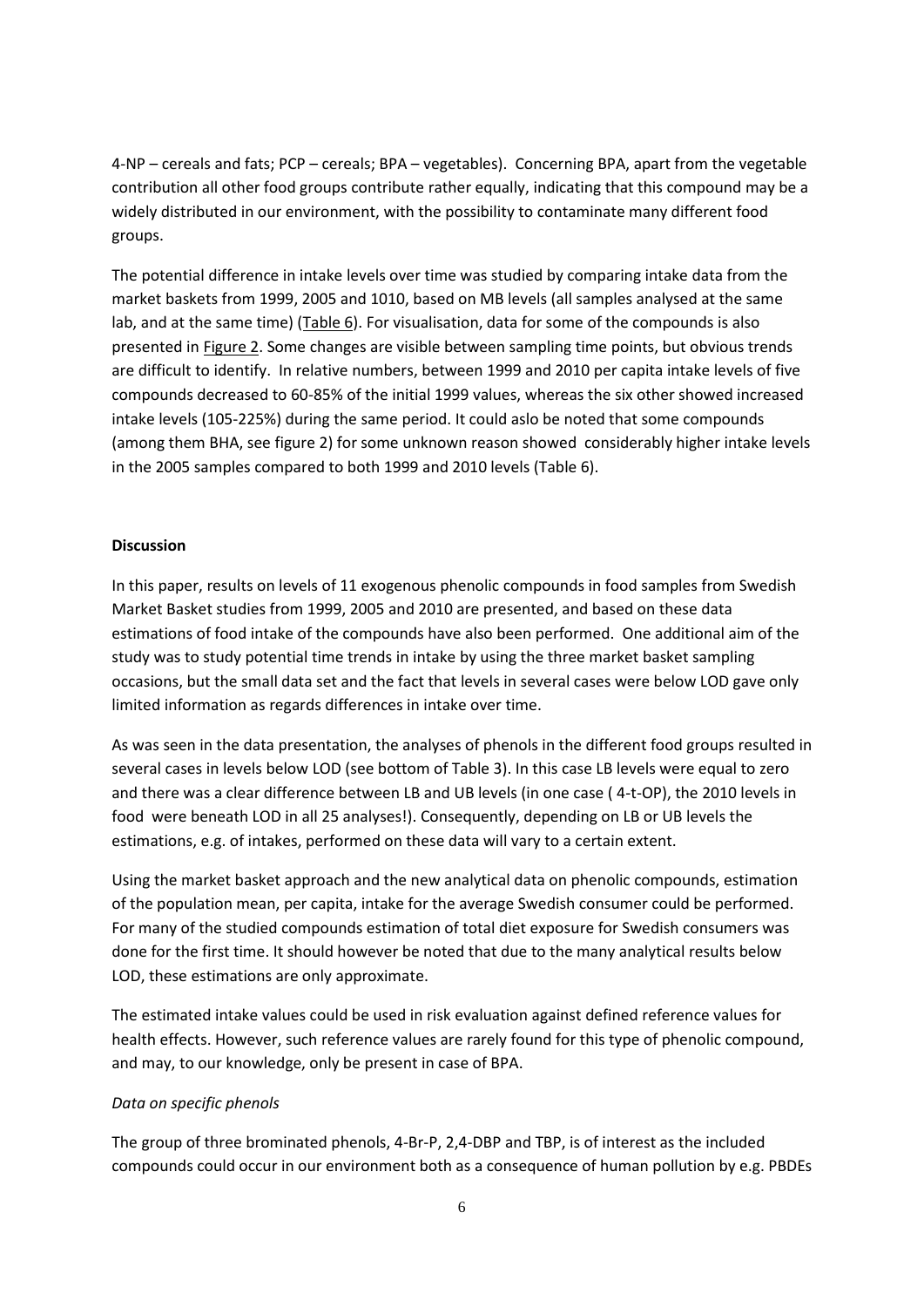and similar preparation, but also as products formed from certain marine algae (e.g. Löfstrand et al., 2010). In the Nordic environment, the presence of brominated phenols has been investigated (Schlabach et al., 2011). In a Japanese duplicate diet study, the dietary intake of organohalogen phenols was followed (Fujii et al., 2014). The intake was dominated by TBP, followed by tetrabromo bisphenol A (TBBPA) and 6-OH-BDE47. The intake levels of brominated phenols found in the present study are low when compared to the other analysed phenols (ca 150 ng/person/day, sum of three BPs), but there are no reference intake values to compare against.

In a study on dietary intake of BHT and BHA in Korea, Suh et al. (2005) could find no detectable levels of BHA, whereas the estimated intake of BHT was set to 15.6 ng/kg body wt./day. In a study on Lebanese students (Soubra et a.,l 2007) the estimated mean intake BHT and BHA was considerably higher: 25 and 150 microg/kg body wt., respectively. In both these studies, the estimated mean intakes were lower than the ADI's for BHA and BHT set by EU (0-0.5 and 0-0.05 mg/kg bw, respectively), but a fraction of the Lebanese population will have an intake above ADI. Our own estimated per capita intakes, 40 (BHT) and 75 (BHA) ng/kg bw/day, are well below these ADIs.

In our study 4-NP was found in relatively high levels in some food groups, especially fats (ca 350 ng/g fresh wt.) According to German data, this compound is ubiquitous in food, and found in quantifiable levels in 80% of all food samples. According to the German estimations, the mean intake of 4-NP for the German consumer was 7.5 microg/person/day (Guenther et al., 2002; Raecker et al, 2011), which could be compared with the present Swedish intake estimate of about twice as much, i.e. 15.5 microg/person/day.

PCP is found in comparably high levels in blood in humans, and this has been shown in women by both Swedish and Norwegian data (Meironyté Guvenius et al., 2003; Glynn et al., 2011; Rylander et al., 2012). Regarding food intake, the present intake estimation result in a much higher intake (610 ng/person/day) as compared to Japanese intake estimation based on a double portion method (2-5 ng/person/day) (Fujii et al., 2014). The reason for this large discrepancy is not known, but may be a combination of choice of food packaging materials in the two countries and of procedures for food sampling and preparation.

TC, a compound with antibacterial properties, has found wide-spread use in a variety of consumer products such as toothpastes, deodorants and soaps. In recent years, the use of this compound has been restricted due to discussion of health issues. The presence of TC in plasma and breast milk has been observed in Swedish women (Allmyr et al., 2006) and these levels could be associated to the use of personal care products. In Swedish food the levels of TC are low, and often under LOD, and the calculated low food intake is therefore not very accurate.

BPA is a compound that has been under intense debate during the last years, due to its proposed endocrine disrupting properties and at what exposure this may occur. Therefore, it is of interest to compare the estimated food intake of BPA in this study with intakes results from other studies. In a US study using NHANES data as a base for the calculation (LaKind and Naiman, 2011), the estimated intake for the whole population was 34 ng/kg bw/day, which fits very nicely to our present estimation of 37 ng/kg bw/day. Also, a Japanese estimation resulted in a BPA intake (for high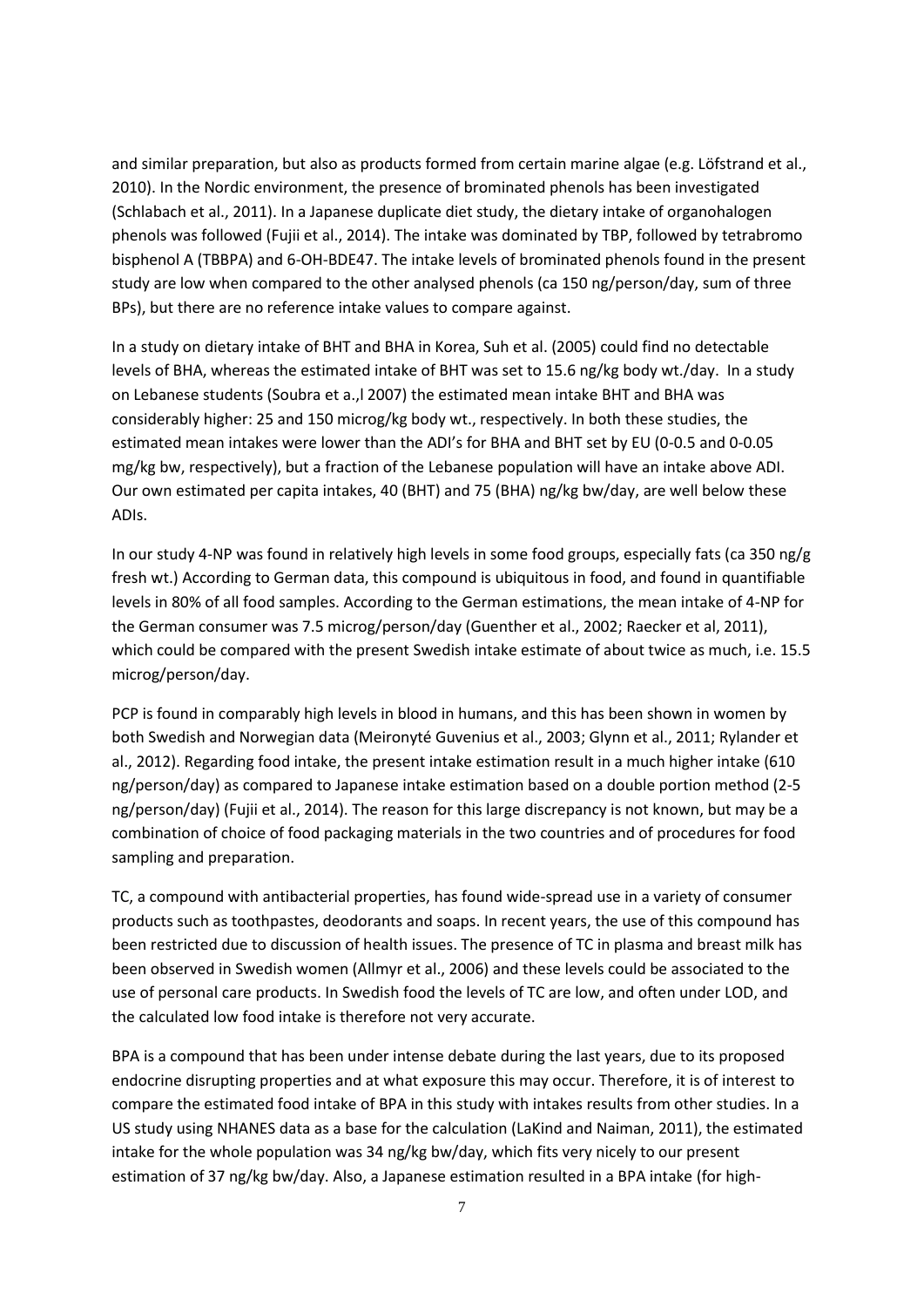exposure populations) of 37-64 ng/kg bw/day for men and 43-75 ng/kg bw/day for women, i.e. relatively near both the Swedish and US levels. As a comparison, EFSA has recently recommended a new temporary ADI of 5 microg/kg bw/day.

#### *Changes over time*

The estimated intake of phenolic compounds in food were shown to change quite markedly for some compounds between the investigated time points, whereas other compounds were more stable over time (Table 6, Figure 2). In case of observed changes between years it was difficult to note any stable trend, and the 2005 levels seemed to differ the most compared to other time points. The lack of visible time trends in intake could also be a consequence of the few data points sampled per year, in spite of that the analysed homogenates were mixtures from a number of food baskets. To conclude, the present data cannot confirm any distinct (increasing or decreasing) time trend for the studied compounds, but future studies may increase and refine the basis for trend analysis.

# *Uncertainties in the analyses and estimations*

As already mentioned, a number of chemical analyses showed results below LOD, and in four cases (4-BrP, 2,4-DBP, 4-t-OP, TC) 20 or more of a total of 25 analyses, resulted in registered signals below LOD. This fact will increase the uncertainty of presented results, but it should however be noted that these four compounds gave a relatively small intake, in comparison to other phenolic compounds. To check the accuracy of the chemical analyses, three pairs of duplicate samples were analytically tested (meat 2010 N; fish 1999; vegetables 2010 N). In cases when both values showed results above LOD, the duplicate results correlated moderately well (up to 2.5 times the difference between samples, except for one case (Fish, BHA) where difference was above 6 times). In case of the 2005 Market Basket samples it was of interest to compare earlier IVL analysis of phenolic compounds with the new, present analysis performed at the same laboratory. However, as many of the detection limits were changed such a comparison will be of limited value. Nevertheless, when calculated as intake values based on MB results, the agreement (ratio) between results were good in case of 4-NP and PBA (1.2-1.6), moderate in case of BHT, 4-t-OP, and TC (4-5.7), and weak in case of BHA and PCP (8 and 12). It should also be noted that these comparisons could be hampered by changes in food consumption between the two time points. Lastly, the studied compounds are in several cases ubiquitously found in environment and these compounds might contaminate the food samples at the sampling occasion or during further preparation of the sample. However, the relative contribution of different food groups to the estimated total intake, that are very different from compound to compound, speaks against such a general contamination hypothesis.

# *Comments on possible combinational effects*

The above presentation has discussed levels of phenolic compounds one by one and compared intake levels with ADI or similar, when such reference levels are present. However, as we have shown in this report we are exposed to a number of exogenous phenolic compounds and there are of course many more of these compounds in food, and consequently also in our body, than those studied at present. Indeed, a Swedish study on blood donors showed that over 100 phenolic halogenated compounds (PHC) were analytically indicated in plasma, of which two major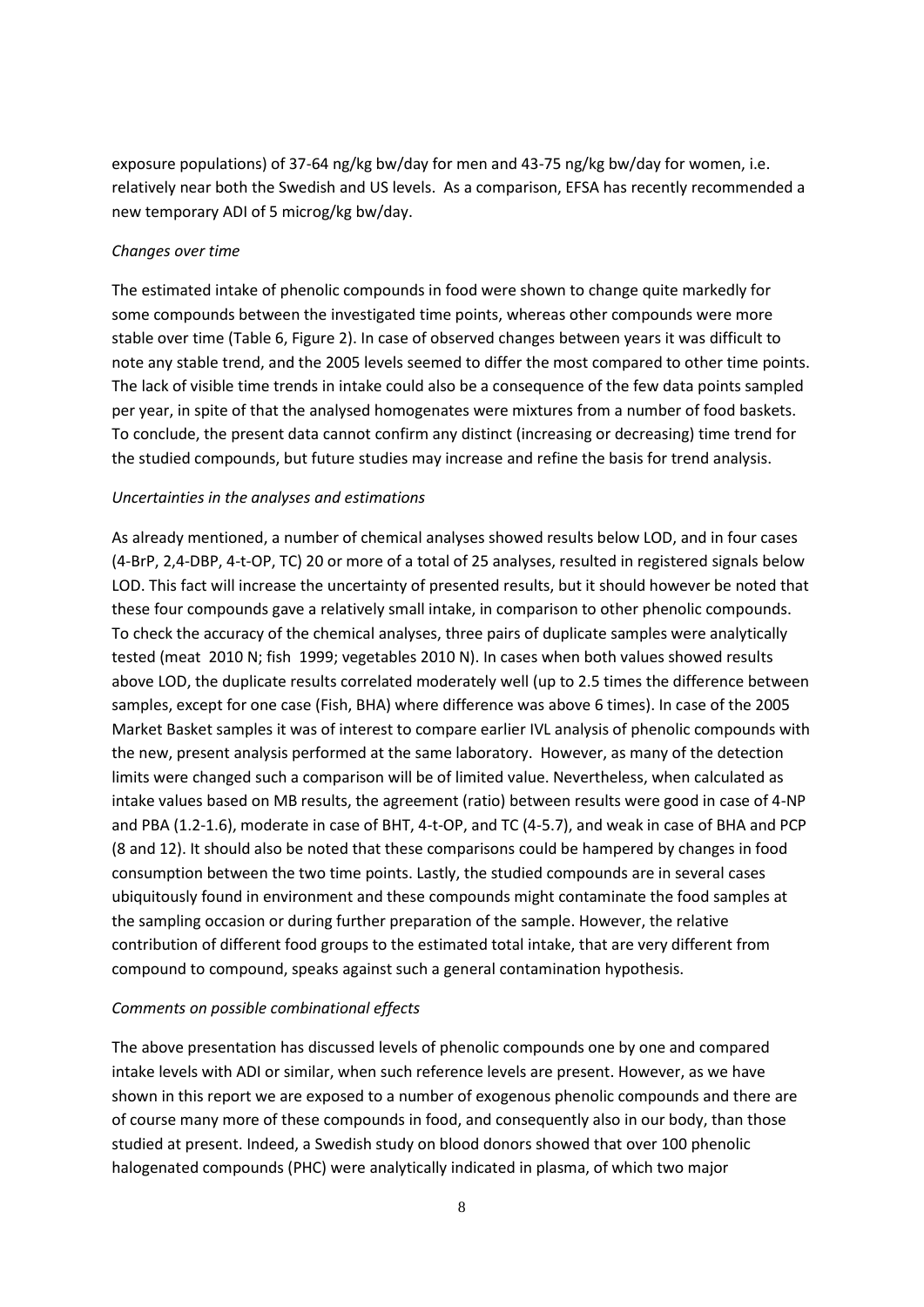compounds were 2,4,6-tribromophenol (TBP) and pentachlorophenol (PCP) (Hovander et al., 2002). In case of at least some of the halogenated phenols, mechanistic studies have shown that they can interfere with thyroid hormones by several modes (van den Berg et al., 1991; Kudo et al., 2006; Shimizu et al., 2013), and disturbances in thyroid hormone homeostasis has been shown in animals and suggested in humans as a result of exposure to persistent halogenated aromatic hydrocarbons (Brouwer et al., 1998). Exogenous phenols, among of which some analysed in the present study (e.g. BPA), may disrupt also other hormonal systems such as those related to sex hormones (e.g. Körner et al., 1998). Consequently, we may have to give more interest in this group of compounds found in environment and in food, and learn more about their individual effects, but it is even more important to find out potential health consequences of their combinative effects (e.g. Meulenberg, 2009).

#### **Acknowledgement**

IVL, Stockholm, has performed the chemical analyses of phenolic compounds in food and we thank Dr. Mikael Remberger, IVL, for a good cooperation in this project. The Swedish Environment Protection Agency is acknowledged for financial support.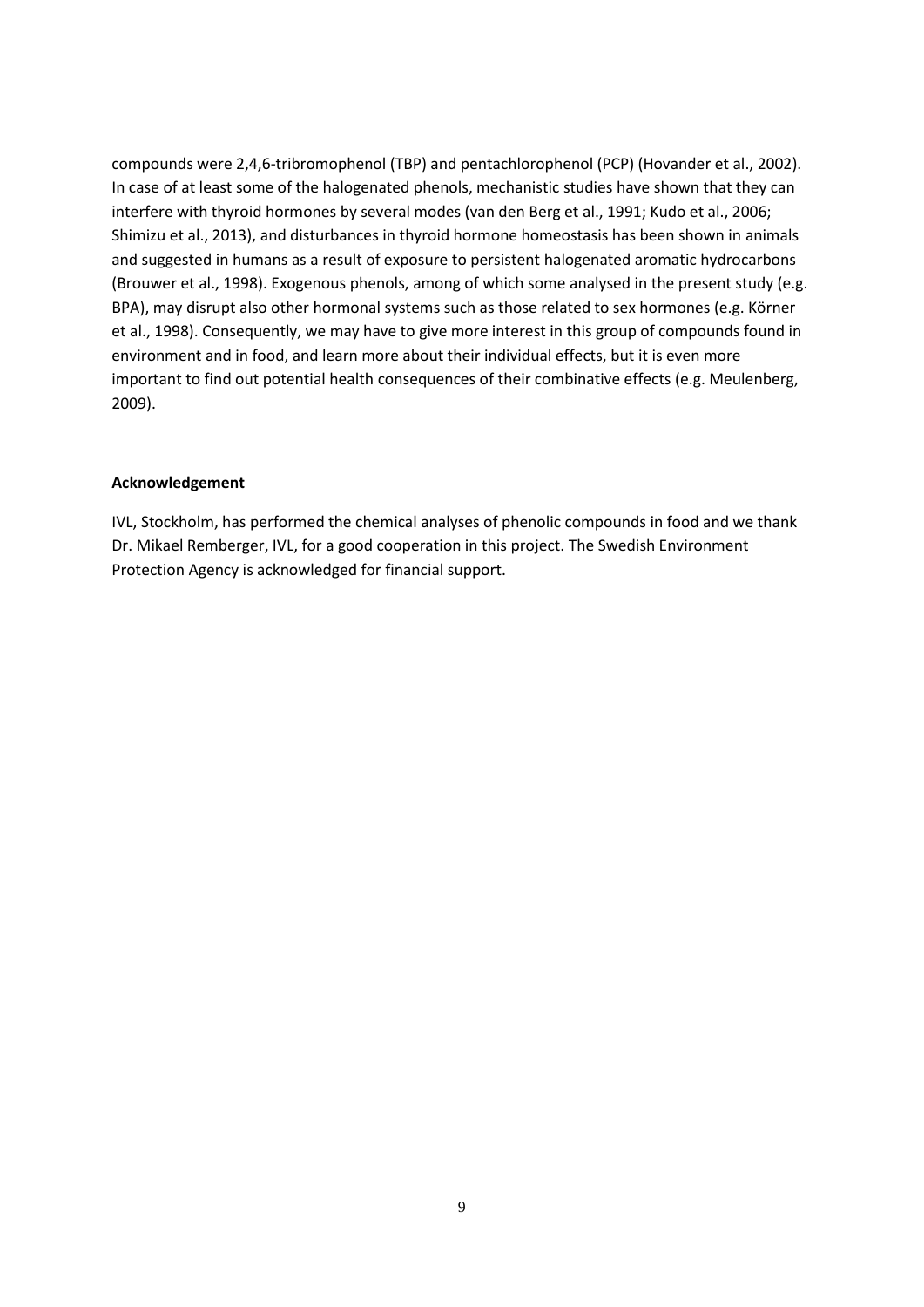#### **References**

Allmyr M, Adolfsson-Erici M, McLachlan MS, SAndborgh-Englund G, 2006. Triclosan in plasma and milk from Swedish nursing mothers and their exposure via personal care products. Sci Tot Environ 372:87-93

Ankarberg E, Törnkvist A, Darnerud PO, Aune, M, Petersson-Grawé K, Nordqvist Y, Glynn A, 2006. Dietary intake estimations of persistent organic pollutants (dioxin, PCB, PBDE, chlorinated pesticides and phenolic compounds) based on Swedish market basket data and levels of methyl-mercury in fish. Report to the Swedish EPA, 2006-12-06

Brouwer A, Morse DC, Lans MC, Schuur G, Murk AJ, Klasson-Wehler E, Bergman Å, Visser TJ, 1998. Interactions of persistent environmental organohalogens with the thyroid hormone system: Mechanisms and possible consequences for animal and human health. Toxicol Industr Health 14:59- 84

Butt CM, Wang D, Stapleton HM, 2011. Halogenated phenolic contaminants inhibit the in vitro activity of the thyroid-regulating deiodinases in human liver. Toxicol Sci 124:339-347

Darnerud PO, Atuma S, Aune M, Bjerselius R, Glynn A, Petersson-Grawé K, Becker W, 2006. Dietary intake estimations of organohalogen contaminants (dioxin, PCB, PBDE and chlorinated pesticides, e.g. DDT) based on Swedish market basket data. Food Chem Toxicol 44:1597-1606

EFSA, 2012. Scientific opinion on brominated flame retardants (BFRs) in food: Brominated phenols and their derivatives. EFSA panel on contaminants in the food chain (CONTAM), EFSA Journal 10:2634

Fujii Y, Nishimura E, Kato Y, Harade KH, Kiozumi A, Haraguchi K, 2014. Dietary exposure to phenoli and methoxylated organohalogen contaminants in relation to their concentrations in breast milk and serum in Japan. Environ Int 63:19-25

Glynn A, Larsdotter M, Aune M, Darnerud PO, Bjeselius R, Begman Å, 2011. Changes in serum concentration of polychlorinated biphenyls (PCBs), hydroxylated PCB metabolites and pentachlorophenol during pregnancy. Chemosphere 83:144-151.

Guenther K, Heinke V, Thiele B, Kleist E, Prast H, Raecker T, 2002. Endocrine disrupting nonylphenols are ubiquitous in food. Environ Sci Technol 36:1676-1680

Gyllenhammar I, Glynn A, Lignell S, van Delft R, Aune M, 2012. 4-Nonylphenol and bisphenol A in Swedish food and exposure in Swedish nursing women, 2012. Environ Int 43:21-28

Hovander L, Malmberg T, Athanasiadou M, Athanassiadis I, Rahm S, Begman Å, Klasson Wehler E, 2002. Identification of hydroxylated PCB metabolites and other phenolic halogenated pollutants in human blood plasma. Arch Environ Contam Toxicol 42:105-117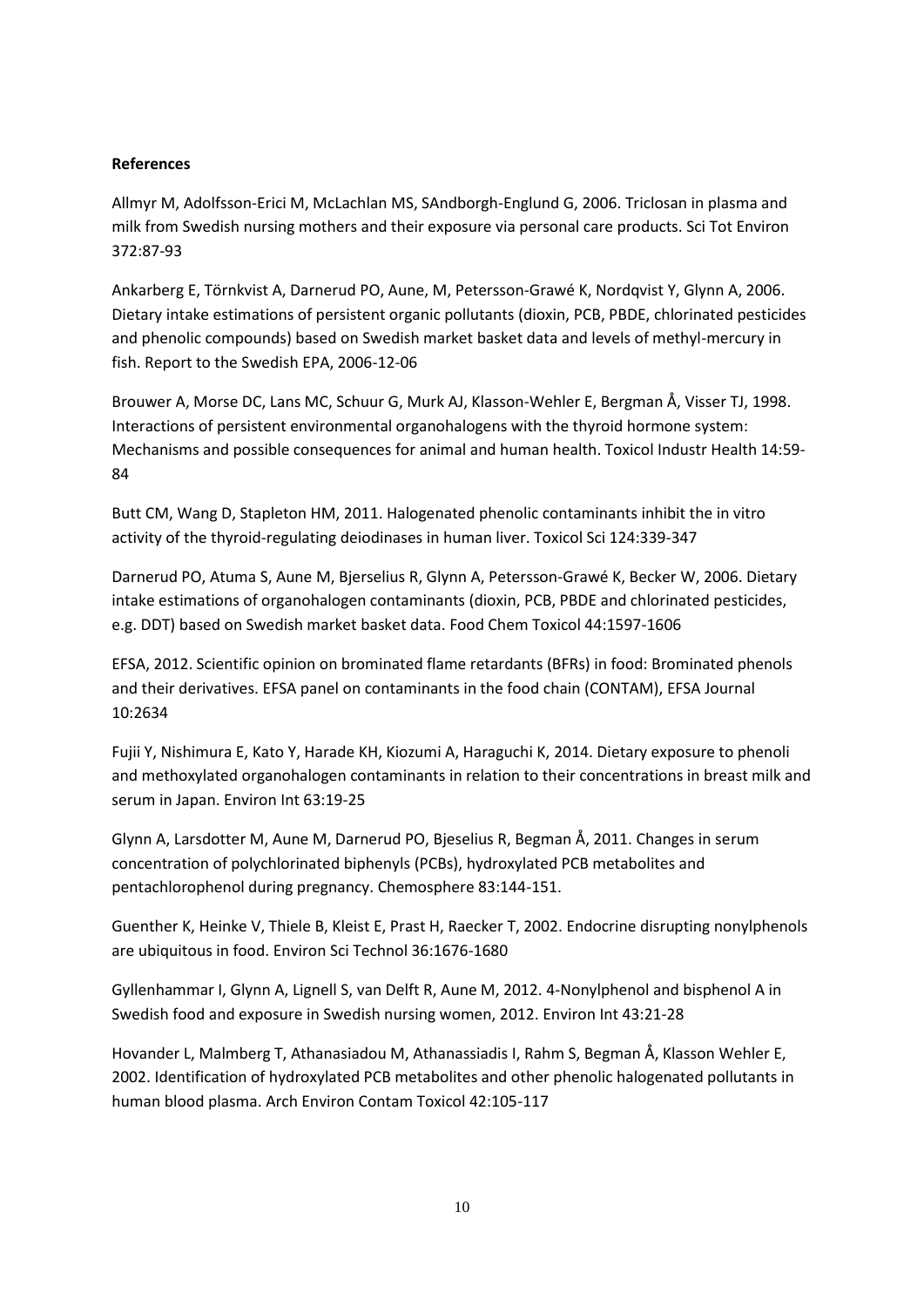Kudo Y, Yamauchi K, Fukazawa H, Terao Y, 2006. In vitro and in vivo analysis of the thyroid systemdisrupting activities of brominated phenolic and phenol compounds in Xenopus laevis. Toxicol Sci 92:87-95

Körner W, hanf V, Schuller W, Bartsch H, Zwirner M, Hagenmeier H, 1998. Validation and application of a rapid in vitro assay for assessing the estrogenic potency of halogenated phenolic chemicals. Chemosphere 37:2395-2407

LaKind JS, Naiman DQ, 2011. Daily intake of bisphenol A and potential sources of exposure: 2005- 2006 National Health and Nutrition Examination Survery. J Expo Sci Environ Epid 21:272-279

Löfstrand K, Malmvärn A, Haglund P, Bignert A, Bergman Å, Asplund L, 2010. Brominated phenols, anisols and dioxins present in blue mussels from the Swedish coast line. Environ Sci Pollut Res 17:1460-1468

Meironyté-Guvenius D, Aronsson A, Ekman-Ordeberg G, Bergman Å, Norén K, 2003. Human prenatal and postnatal exposure to polybrominated diphenyl ethers, polychlorinated biphenyls, and pentachlorophenol. Environ Health Persp 111:1235-1241

Meulenberg EP, 2009. Phenolics: Occurrence and immunochemical detection in environment and food. Molecules 14:439-473

Miyamoto K, Kotake M, 2006. Estimation of daily bisphenol A intake of Japanese individuals with emphasis on uncertainty and variability. Environ Sci 13:15-29

NFA, 2012. Market Basket 2010 – chemical analysis, exposure estimation and health-related assessment of nutrients and toxic compounds in Swedish food baskets. National Food Agency, Sweden. Report no. 7, 2012 *(ev länk?)*

Phillippat C, Wolff MS, Calafat AM, Ye X, Bausell R, Meadows M, Stone J, Slama R, Engel SM, 2013. Perinatal exposure to environmental phenols: Concentrations in amniotic fluid and variability in urinary concentrations during pregnancy. Environ Health Persp 121:1225-1231

Raecker T, Thiele B, Boehme RM, Guenther K, 2011. Endocrine disrupting nonyl- and octylphenol in infant food in Gemany: Considerable daily intake of nonylphenol for babies. Chemosphere 1533- 1540

Rylander C, Lund E, Froyland L, Sandanger TM, 2012. Perdictors of PCP, OH.PCBs, PCBs and chlorinated pesticides in a general female Norwegian population. Environ Int 43:13-20

Schlabach M, et al., 2011. Brominated flame retardants (BFR) in the Nordic Environment. Tema Nord 2001:528

Schultz TW, Sinks GD, Cronin MTD, 2002. Structure-activity relationships for gene activation oestrogenicity: Evaluation of a diverse set of aromatic chemicals. Environ Toxicol 17:14-23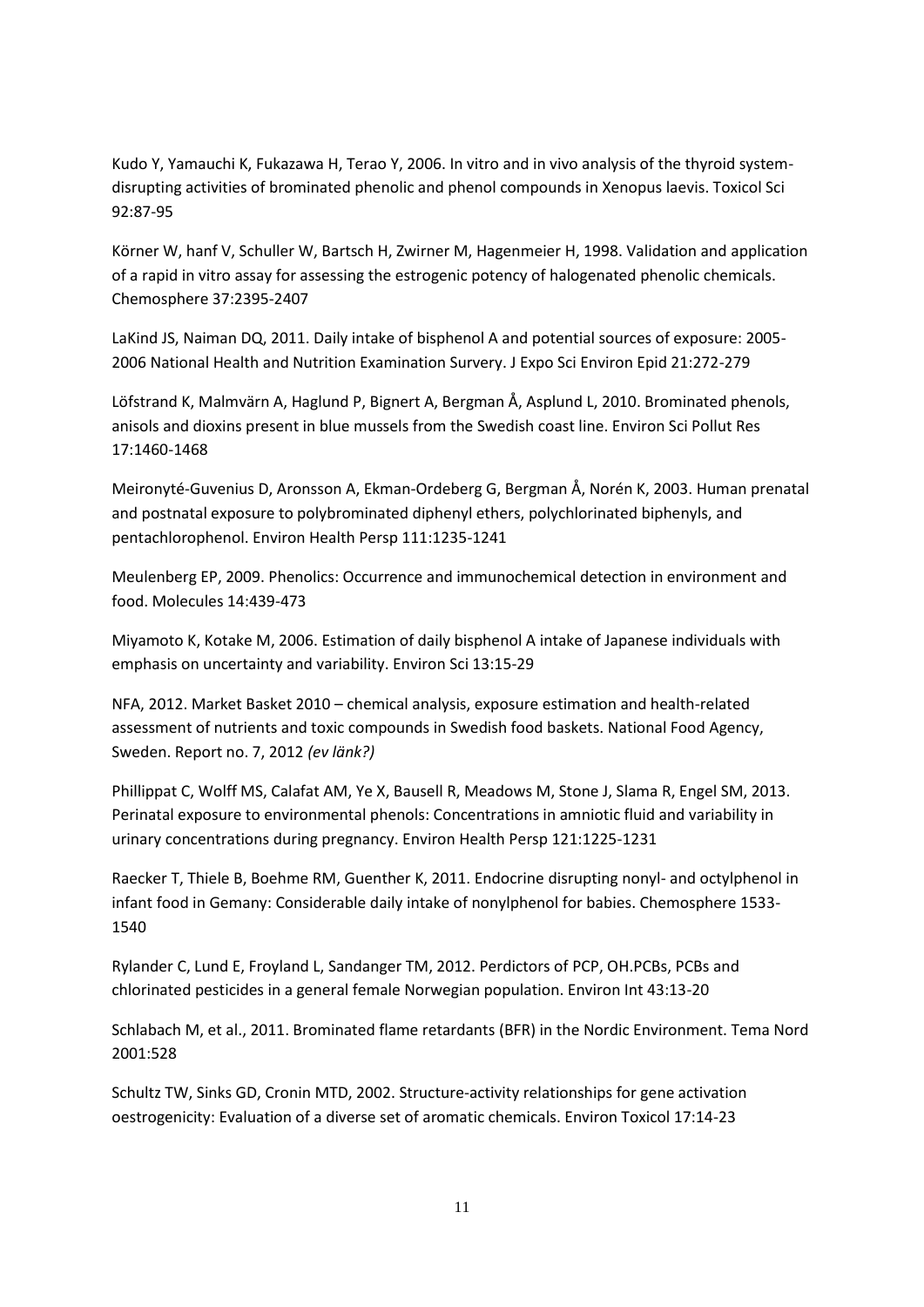Shimizu R, Yamaguchi M, Uramaru N, Kuroki H, Ohta S, Kitamura S, Sugihara K, 2013. Structureactivity relationships of 44 halogenated compounds for iodotyrosine deiodinase-inhibitory activity. Toxicology 314:22-29

Soubra L, Sarkis D, Hilan C, Verger P, 2007. Dietary exposure of children and teenagers to benzoates, sulphites, butylhydroxyanisol (BHA) and butylhydroxytoluen (BHT) in Beirut (Lebanon). Reg Toxicol Pharmacol 47:68-77

Suh HJ, Chung MS, Cho YH, Kim DH, Han KW, Kim CJ, 2005. Estimated intakes of butylated hydroxyanisole (BHA), butylated hydroxytoluene (BHT) and tert-butyl hydroquinone (TBHQ) antioxidants in Korea. Food Addit Contam 22:1176-1188

Törnkvist A, Glynn A, Aune M, Darnerud PO, Hallldin Ankarberg E, 2011. PCDD/DF, PCB, PBDE, HBCD and chlorinated pesticides in a Swedish market basket from 2005 – Levels and dietary intake estimations. Chemosphere 83:193-199

Van den Berg KJ, van Raaij JAGM, Bragt PC, notten WRF, 1991. Interactions of halogenated industrial chemicals with transthyretin and effects on thyroid hormone levels in vivo. Ach Toxicol 65:15-19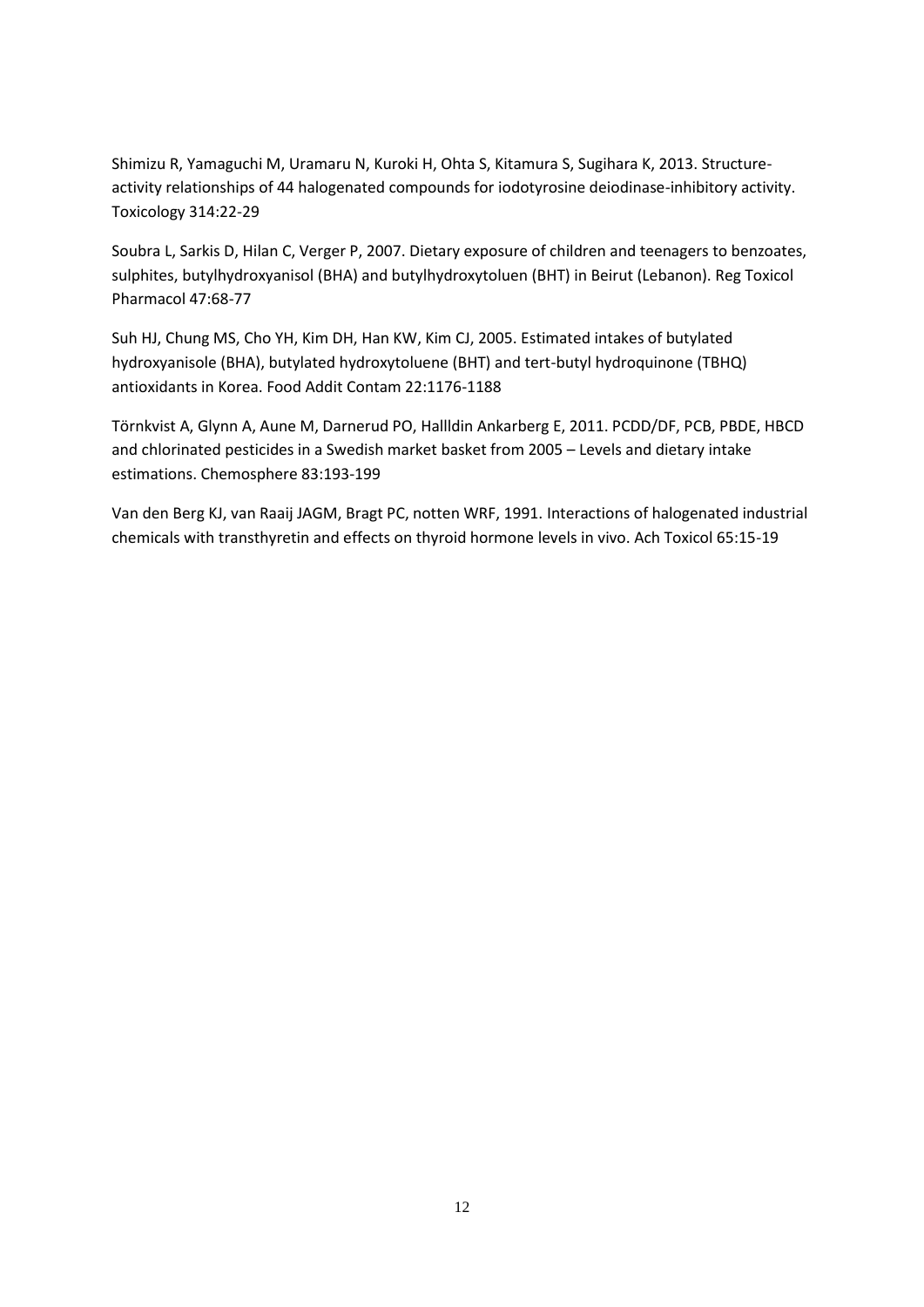| LOD/LOQ          | 4-BrP | $4-t-$         | <b>BHT</b>   | <b>BHA</b> | $2,4-$     | $4-t-$    | 4-             | <b>TBP</b>   | <b>PCP</b> | ΤС   | <b>BPA</b>     |
|------------------|-------|----------------|--------------|------------|------------|-----------|----------------|--------------|------------|------|----------------|
| specification    |       | <b>BP</b>      |              |            | <b>DBP</b> | <b>OP</b> | <b>NP</b>      |              |            |      |                |
| $LOD$ 10 $g$     | 0.03  | 0.2            | 0.5          | 0.1        | 0.03       | 2         | 3              | 0.03         | 0.1        | 0.1  | 1              |
| $LOD$ 5 g        | 0.07  | 0.5            | 1            | 0.14       | 0.06       | 4         | $\overline{7}$ | 0.06         | 0.2        | 0.2  | $\overline{2}$ |
| LOD fat samples  | 0.3   | $\overline{2}$ | $\mathbf{1}$ | 0.7        | 0.3        | 20        | 30             | 0.3          | 1          | 1    | 10             |
| (1 g)            |       |                |              |            |            |           |                |              |            |      |                |
| $LOQ$ 10 $g$     | 0.1   | 0.7            | 1.5          | 0.2        | 0.1        | 5         | 10             | 0.1          | 0.3        | 0.4  | $\overline{2}$ |
| $LOQ$ 5 g        | 0.2   | 1.4            | 3            | 0.4        | 0.2        | 10        | 20             | 0.2          | 0.6        | 0.8  | 4              |
| LOQ fat samples  | 1     | 7              | 15           | 2          | 1          | 50        | 100            | $\mathbf{1}$ | 3          | 4    | 20             |
| (1 g)            |       |                |              |            |            |           |                |              |            |      |                |
|                  |       |                |              |            |            |           |                |              |            |      |                |
| LOD beverages 50 | 0.007 | 0.05           | 0.1          | 0.01       | 0.006      | 0.3       | 0.7            | 0.00         | 0.02       | 0.02 | 0.2            |
| ml               |       |                |              |            |            |           |                | 6            |            |      |                |
| LOQ beverages 50 | 0.02  | 0.1            | 0.3          | 0.04       | 0.02       | 1         | 2              | 0.02         | 0.06       | 0.06 | 0.6            |
| ml               |       |                |              |            |            |           |                |              |            |      |                |

**Table 1.** Limits of detection (LOD) and quantification (LOQ) (ng/g fresh weight), specified for different sample types, with abbreviations of analysed phenolic compounds below

4-BrP = 4-bromophenol 4-t-BP = 4-tert-butylphenol BHA = tert-butyl-4-hydroxyanisol BHT = 2,6-di-tert-butyl-4-metylfenol 2,4-DBP = 2,4-dibromophenol 4-t-OP = 4-tert-octylphenol 4-NP = 4-nonylphenol TBP = 2,4,6-tribromophenol PCP = pentachlorophenol TC = triclosan BPA = bisphenol A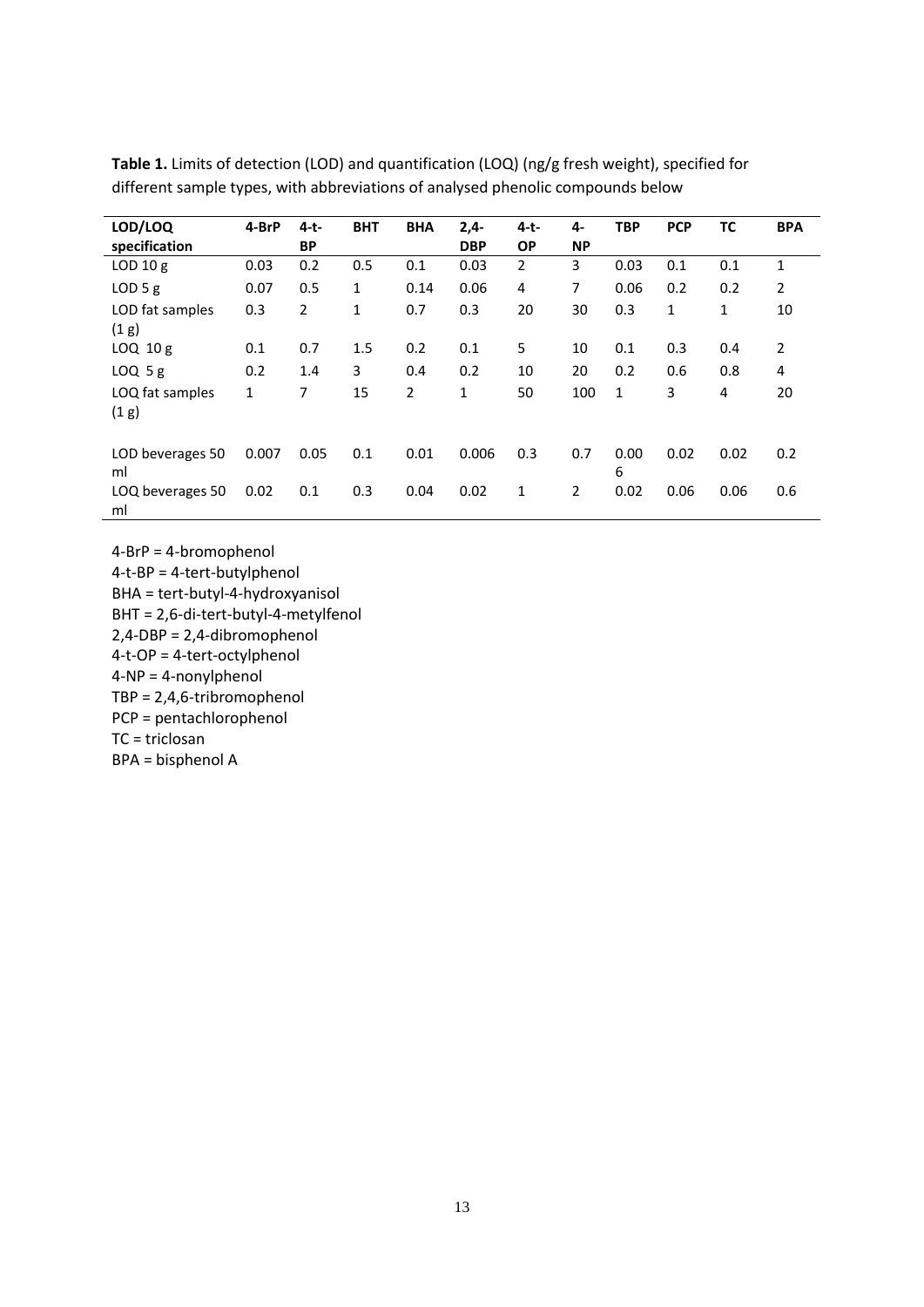# **Table 2.** Levels of phenolic compounds in Swedish market basket samples from 1999, 2005 and 2010 (ng/g fresh wt.). Values between LOD and LOQ are shown in red

| IVL Id | <b>Sample NFA</b>               | Year <sub>(3</sub>    | <b>Vial</b> | 4-BrP   | $4-t-BP$ | <b>BHT</b> | $2/3$ -BHA | 2.4-DBP | $4-t-OP$  | $4-NP$          | <b>TBF</b> | PCP    | TC     | <b>BPA</b> |
|--------|---------------------------------|-----------------------|-------------|---------|----------|------------|------------|---------|-----------|-----------------|------------|--------|--------|------------|
| 2298   | To11:13 Slurry 1 Cereales       | 1999                  | plastic     | 0.04    | 1.39     | 6.75       | 0.51       | < 0.03  | $\leq$    | 16.27           | 0.07       | 1.16   | 0.22   | $\leq$ 1   |
| 2315   | To11:28 Slurry 1 Cereales       | 2005                  | Glass       | 0.05    | 1.51     | 1.11       | 0.38       | < 0.03  | $<$ 2     | 18.27           | 0.10       | 1.12   | 0.13   | <1         |
| 2327   | To11:33 N 1 Cereales            | 2010 N                | Glass       | 0.42    | 1.29     | 1.78       | < 0.07     | < 0.03  | $<$ 2     | 17.90           | 0.11       | 0.93   | < 0.1  | <1         |
| 2341   | To11:33 L 1 Cereales            | 2010 L                | Glass       | 0.03    | 1.13     | 0.56       | < 0.07     | < 0.03  | $\leq$    | 29.81           | 0.10       | 0.78   | < 0.1  | <1         |
| 2299   | To11:13 Slurry 2 Pastries       | 1999                  | Glass       | < 0.07  | 1.34     | 10.00      | 5.95       | < 0.06  | $\leq 4$  | 7.17            | < 0.06     | 0.46   | 0.24   | 2.17       |
| 2316   | To11:28 Slurry 2 Pastries       | 2005                  | Glass       | < 0.07  | 5.65     | 1.13       | 7.94       | < 0.06  | $\leq$ 4  | $<$ 7           | < 0.06     | 0.63   | < 0.2  | $<$ 2      |
| 2328   | To11:33 N 2 Pastries            | $2010$ N              | Glass       | < 0.03  | 2.74     | 1.39       | 24.27      | < 0.03  | $<$ 2     | $<$ 3           | 0.04       | 0.37   | < 0.1  | 6.58       |
| 2342   | To11:33 L 2 Pastries            | $2010$ <sub>L</sub>   | Glass       | < 0.03  | 4.71     | < 0.5      | 0.60       | 0.03    | $<$ 2     | 10.92           | 0.05       | 0.42   | < 0.1  | 8.23       |
| 2303   | To11:13 Slurry 5 Dairy pr.      | 1999                  | plastic     | < 0.03  | < 0.2    | < 0.5      | < 0.07     | < 0.03  | $<$ 2     | $<$ 3           | < 0.03     | 0.11   | < 0.1  | <1         |
| 2319   | To11:28 Slurry 5 Dairy pr.      | 2005                  | Glass       | < 0.03  | < 0.2    | < 0.5      | 0.23       | < 0.03  | $<$ 2     | $\triangleleft$ | < 0.03     | 2.38   | < 0.1  | 1.78       |
| 2332   | To11:33 N 5 Dairy pr.           | $2010$ N              | Glass       | < 0.03  | < 0.2    | < 0.5      | < 0.07     | < 0.03  | $<$ 2     | $\triangleleft$ | < 0.03     | 0.13   | < 0.1  | <1         |
| 2345   | To11:33 L 5 Dairy pr.           | 2010 L                | Glass       | < 0.03  | < 0.2    | 1.47       | < 0.07     | < 0.03  | $<$ 2     | $<$ 3           | < 0.03     | 0.31   | < 0.1  | <1         |
| 2304   | To11:13 Slurry 6 Egg            | 1999                  | plastic     | < 0.03  | 2.93     | < 0.5      | < 0.07     | < 0.03  | $<$ 2     | $<$ 3           | < 0.03     | 0.27   | 0.20   | 1.24       |
| 2320   | To11:28 Slurry 6 Egg            | 2005                  | Glass       | < 0.03  | < 0.2    | < 0.5      | < 0.07     | < 0.03  | $<$ 2     | $<$ 3           | < 0.03     | 0.13   | < 0.1  | <1         |
| 2333   | To11:33 N 6 Egg                 | $2010$ N              | Glass       | < 0.03  | < 0.2    | < 0.5      | < 0.07     | < 0.03  | $<$ 2     | $\leq$          | < 0.03     | < 0.1  | < 0.1  | $<$ 1      |
| 2346   | To11:33 L 6 Egg                 | $2010$ _L             | Glass       | < 0.03  | < 0.2    | 1.05       | < 0.07     | < 0.03  | $<$ 2     | $<$ 3           | < 0.03     | 0.23   | < 0.1  | <1         |
| 2309   | To11:13 Slurry 11 Sugar, sweets | 1999                  | plastic     | < 0.07  | 2.92     | 2.79       | 3.02       | < 0.06  | $<$ 4     | 8.58            | < 0.06     | 0.71   | < 0.2  | $\leq$     |
| 2325   | To11:28 Slurry 11 Sugar, sweets | 2005                  | Glass       | < 0.07  | < 0.5    | 1.53       | 3.21       | < 0.06  | $\leq$ 4  | $<$ 7           | < 0.06     | 0.23   | < 0.2  | $\leq$     |
| 2339   | To11:33 N 11 Sugar, sweets      | $2010$ N              | Glass       | < 0.07  | 3.45     | 8.32       | 0.90       | < 0.06  | $\leq 4$  | 13.41           | < 0.06     | < 0.2  | < 0.2  | $<$ $\!2$  |
| 2351   | To11:33 L 11 Sugar, sweets      | 2010 L                | Glass       | < 0.07  | 4.02     | 2.96       | 0.49       | < 0.06  | $\leq 4$  | $<$ 7           | < 0.06     | 1.64   | < 0.2  | 3.03       |
| 2300   | To11:13 Slurry 3 Meat           | 1999                  | Glass       | 0.05    | 0.54     | < 0.5      | < 0.07     | 0.19    | $<$ 2     | $<$ 3           | 0.26       | 0.66   | 0.14   | $\leq$ 1   |
| 2317   | To11:28 Slurry 3 Meat           | 2005                  | Glass       | 0.06    | 0.71     | < 0.5      | < 0.07     | < 0.03  | $<$ 2     | 4.86            | 0.28       | 0.36   | < 0.1  | $\leq$ 1   |
| 2329   | To11:33 N 3 Meat                | $2010$ N              | Glass       | < 0.03  | 0.33     | < 0.5      | 0.44       | < 0.03  | $<$ 2     | $<$ 3           | < 0.03     | 0.25   | < 0.1  | 1.22       |
| 2330   | To11:33 N 3-B Meat (1           | $2010$ N              | Glass       | < 0.03  | 0.41     | < 0.5      | < 0.07     | < 0.03  | $<$ 2     | 4.29            | < 0.03     | 0.25   | 0.10   | 1.66       |
| 2343   | To11:33 L 3 Meat                | $2010$ <sub>L</sub>   | Glass       | < 0.03  | < 0.2    | < 0.5      | 0.17       | < 0.03  | $<$ 2     | $<$ 3           | < 0.03     | 0.43   | < 0.1  | <1         |
| 2305   | To11:13 Slurry 7 Fats           | 1999                  | Glass       | < 0.3   | 2.30     | 8.23       | 50.77      | < 0.3   | $20$      | 31.53           | < 0.3      | 1.36   | 1.15   | 1.24       |
| 2321   | To11:28 Slurry 7 Fats           | 2005                  | Glass       | < 0.3   | 2.20     | 7.50       | 91.74      | < 0.3   | $20$      | 345.32          | < 0.3      | 1.41   | $<$ 1  | 2.10       |
| 2334   | To11:33 N 7 Fats                | $2010$ N              | Glass       | < 0.3   | $<$ 2    | 17.54      | 0.83       | < 0.3   | $20$      | 51.11           | < 0.3      | <1     | <1     | $\leq$ 1   |
| 2347   | To11:33 L 7 Fats                | $2010$ <sub>L</sub>   | Glass       | < 0.3   | $<$ 2    | 25.56      | 0.95       | < 0.3   | $20$      | 269.15          | < 0.3      | <1     | <1     | 4.86       |
| 2301   | To11:13 Slurry 4 Fish           | 1999                  | plastic     | 0.05    | 0.45     | < 0.5      | 9.58       | 0.15    | $<$ 2     | $<$ 3           | < 0.03     | 0.38   | < 0.1  | 5.38       |
| 2302   | To11:13 Slurry 4-B Fish (1      | 1999                  | plastic     | 0.13    | 0.31     | < 0.5      | 1.44       | 0.21    | $<$ 2     | 3.82            | < 0.03     | 0.26   | 0.32   | 3.52       |
| 2318   | To11:28 Slurry 4 Fish           | 2005                  | Glass       | 0.25    | 0.29     | 0.64       | 22.96      | 0.24    | $<$ 2     | $<$ 3           | 0.07       | 0.15   | 0.12   | 7.76       |
| 2331   | To11:33 N 4 Fish                | 2010 N                | Glass       | 0.77    | < 0.2    | 1.49       | 67.08      | < 0.03  | $\leq$    | $<$ 3           | < 0.03     | 0.20   | < 0.1  | 5.00       |
| 2344   | To11:33 L 4 Fish                | $2010$ <sub>_</sub> L | Glass       | 0.29    | < 0.2    | 0.91       | 61.21      | 0.10    | $\leq$    | 4.03            | 0.20       | < 0.1  | 0.12   | 1.98       |
| 2308   | To11:13 Slurry 10 Potatoes      | 1999                  | plastic     | < 0.03  | < 0.2    | < 0.5      | < 0.07     | 0.06    | $<$ 2     | $\triangleleft$ | < 0.03     | 0.31   | < 0.1  | $\leq$ 1   |
| 2324   | To11:28 Slurry 10 Potatoes      | 2005                  | Glass       | 0.47    | < 0.2    | 1.12       | < 0.07     | < 0.03  | $<$ 2     | $<$ 3           | < 0.03     | < 0.1  | < 0.1  | <1         |
| 2338   | To11:33 N 10 Potatoes           | $2010$ N              | Glass       | < 0.03  | < 0.2    | 0.88       | < 0.07     | < 0.03  | $<$ 2     | $\triangleleft$ | < 0.03     | 0.20   | < 0.1  | <1         |
| 2350   | To11:33 L 10 Potatoes           | 2010 L                | Glass       | 0.07    | < 0.2    | < 0.5      | < 0.07     | 1.03    | $<$ 2     | $<$ 3           | $0.61\,$   | < 0.1  | < 0.1  | <1         |
| 2306   | To11:13 Slurry 8 Vegetables     | 1999                  | plastic     | 0.04    | 0.35     | < 0.5      | 0.51       | < 0.03  | $<$ 2     | 7.08            | < 0.03     | 0.44   | < 0.1  | 11.97      |
| 2322   | To11:28 Slurry 8 Vegetables     | 2005                  | Glass       | 0.38    | < 0.2    | < 0.5      | < 0.07     | < 0.03  | $<\!\!2$  | $<$ 3           | < 0.03     | 0.41   | < 0.1  | 3.64       |
| 2335   | To11:33 N 8 Vegetables          | 2010_N                | Glass       | < 0.03  | < 0.2    | < 0.5      | < 0.07     | 0.10    | $<\!\!2$  | $<$ 3           | 0.09       | 0.13   | < 0.1  | 3.69       |
| 2336   | To11:33 N 8-B Vegetables (1     | $2010$ N              | Glass       | < 0.03  | < 0.2    | < 0.5      | < 0.07     | < 0.03  | $<$ 2     | <3              | < 0.03     | 0.21   | < 0.1  | 4.34       |
| 2348   | To11:33 L 8 Vegetables          | $2010$ <sub>L</sub>   | Glass       | < 0.03  | < 0.2    | 0.68       | < 0.07     | < 0.03  | $<$ 2     | <3              | < 0.03     | 0.39   | < 0.1  | 1.63       |
| 2307   | To11:13 Slurry 9 Fruit          | 1999                  | plastic     | < 0.03  | < 0.2    | 4.72       | 0.18       | < 0.03  | $<$ 2     | $<$ 3           | < 0.03     | 0.22   | < 0.1  | <1         |
| 2323   | To11:28 Slurry 9 Fruit          | 2005                  | Glass       | < 0.03  | < 0.2    | 0.69       | 0.66       | < 0.03  | $<$ 2     | 7.31            | 0.04       | 0.21   | < 0.1  | $<$ 1      |
| 2337   | To11:33 N 9 Fruit               | $2010$ N              | Glass       | < 0.03  | < 0.2    | 0.51       | 0.59       | < 0.03  | $<$ 2     | $<$ 3           | 0.05       | 0.19   | < 0.1  | $<$ 1      |
| 2349   | To11:33 L 9 Fruit               | $2010$ <sub>L</sub>   | Glass       | < 0.03  | < 0.2    | < 0.5      | 0.76       | < 0.03  | $<$ $\!2$ | $<$ 3           | < 0.03     | 0.20   | < 0.1  | $\leq$ 1   |
| 2310   | To11:13 Slurry 12 Beverages     | 1999                  | plastic     | < 0.007 | 0.16     | < 0.1      | 0.49       | < 0.006 | < 0.3     | 2.00            | 0.01       | 0.13   | < 0.02 | 0.29       |
| 2326   | To11:28 Slurry 12 Beverages     | 2005                  | Glass       | < 0.007 | 0.17     | < 0.1      | 5.63       | < 0.006 | < 0.3     | < 0.7           | 0.01       | 0.13   | < 0.02 | < 0.2      |
| 2340   | To11:33 N 12 Beverages (2       | $2010$ <sup>N</sup>   | Glass       | < 0.007 | 0.09     | < 0.1      | 2.14       | < 0.006 | < 0.3     | < 0.7           | < 0.006    | < 0.02 | < 0.02 | < 0.2      |
|        |                                 |                       |             |         |          |            |            |         |           |                 |            |        |        |            |

1: double sample; 2: only normal price assortment; 3: N=normal price, L=low price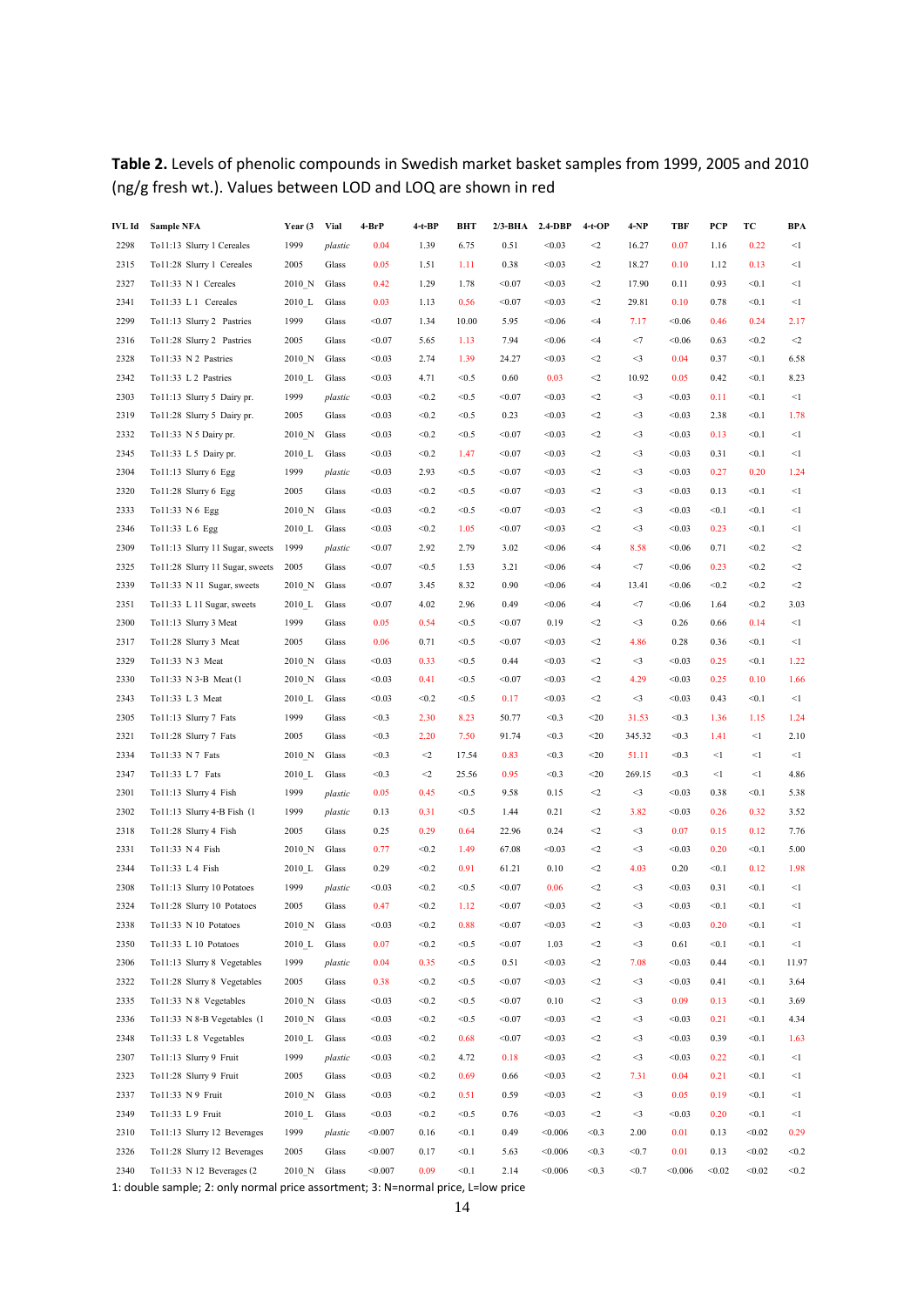| Food group                                                                                                                                                                                                                      |    | 4-BrP       | 4-t-BP         | ВНТ         | BHA       | 2,4-DBP     | 4-t-OP         | 4-NP        | <b>TBP</b>  | <b>PCP</b>  | тс          | <b>BPA</b>   |
|---------------------------------------------------------------------------------------------------------------------------------------------------------------------------------------------------------------------------------|----|-------------|----------------|-------------|-----------|-------------|----------------|-------------|-------------|-------------|-------------|--------------|
| cereals                                                                                                                                                                                                                         | LВ |             |                |             | $\pmb{0}$ | $\pmb{0}$   | 0              |             |             |             | 0           | $\mathbf{0}$ |
|                                                                                                                                                                                                                                 | MB | 0.22        | 1.2            | 1.2         | 0.035     | 0.015       | $\mathbf 1$    | 24          | 0.10        | 0.86        | 0.05        | 0.50         |
|                                                                                                                                                                                                                                 | UB |             |                |             | 0.070     | 0.030       | 2              |             |             |             | 0.10        | 1.0          |
| pastries                                                                                                                                                                                                                        | LB | $\pmb{0}$   |                | 0.70        |           | 0.017       | 0              | 5.5         |             |             | 0           |              |
|                                                                                                                                                                                                                                 | MB | 0.015       | 3.7            | 0.82        | 12.3      | 0.024       | $\mathbf{1}$   | 6.2         | 0,045       | 0.40        | 0.05        | 7.4          |
|                                                                                                                                                                                                                                 | UB | 0.030       |                | 0.95        |           | 0.032       | $\overline{2}$ | 7.0         |             |             | 0.10        |              |
| dairy pr.                                                                                                                                                                                                                       | LВ | 0           | $\mathbf 0$    | 0.75        | 0         | 0           | 0              | 0           | $\mathbf 0$ |             | 0           | 0            |
|                                                                                                                                                                                                                                 | MB | 0.015       | 0.10           | 0.88        | 0.035     | 0.015       | $\mathbf{1}$   | 1.5         | 0.015       | 0.22        | 0.05        | 0.50         |
|                                                                                                                                                                                                                                 | UB | 0.030       | 0.20           | $1.0\,$     | 0.070     | 0.030       | $\overline{2}$ | 3.0         | 0.030       |             | 0.10        | 1.0          |
| egg                                                                                                                                                                                                                             | LВ | $\mathbf 0$ | 0              | 0.50        | 0         | 0           | 0              | $\mathbf 0$ | $\mathbf 0$ | 0.12        | 0           | 0            |
|                                                                                                                                                                                                                                 | MB | 0.015       | 0.10           | 0.62        | 0.035     | 0.015       | $\mathbf{1}$   | 1.5         | 0.015       | 0.14        | 0.05        | 0.50         |
|                                                                                                                                                                                                                                 | UB | 0.030       | 0.20           | 0.75        | 0.070     | 0.030       | 2              | 3.0         | 0.030       | 0.16        | 0.10        | 1.0          |
| sugar etc                                                                                                                                                                                                                       | LВ | 0           |                |             |           | 0           | 0              | 6.5         | 0           | 0.80        | 0           | 1.5          |
|                                                                                                                                                                                                                                 | МB | 0.035       | 3.7            | 5.6         | 0.70      | 0.030       | $\overline{2}$ | 8.2         | 0.030       | 0.85        | 0.10        | $2.0$        |
|                                                                                                                                                                                                                                 | UB | 0.070       |                |             |           | 0.060       | 4              | 10          | 0.060       | 0.90        | 0.20        | 2.5          |
| meats                                                                                                                                                                                                                           | LВ | 0           | 0.23           | $\pmb{0}$   | 0.20      | 0           | 0              | 1.4         | 0           |             | 0.03        | 0.97         |
|                                                                                                                                                                                                                                 | MB | 0.015       | 0.26           | 0.25        | 0.22      | 0.015       | $\mathbf{1}$   | 2.4         | 0.015       | 0.31        | 0.06        | 1.1          |
|                                                                                                                                                                                                                                 | UB | 0.030       | 0.30           | 0.50        | 0.23      | 0.030       | $\overline{2}$ | 3.4         | 0.030       |             | 0.10        | 1.3          |
| fats                                                                                                                                                                                                                            | LВ | $\mathbf 0$ | $\mathbf 0$    |             |           | 0           | 0              |             | $\mathbf 0$ | $\mathbf 0$ | 0           | 2.4          |
|                                                                                                                                                                                                                                 | MB | 0.15        | $\mathbf{1}$   | 22          | 0.89      | 0.015       | 10             | 160         | 0.015       | 0.50        | 0.50        | 2.7          |
|                                                                                                                                                                                                                                 | UB | 0.30        | $\overline{2}$ |             |           | 0.030       | 20             |             | 0.030       | 1.0         | 1.0         | 3.0          |
| fish                                                                                                                                                                                                                            | LВ |             | $\mathbf 0$    |             |           | 0.050       | 0              | 2.0         | 0.10        | 0.10        | 0.06        |              |
|                                                                                                                                                                                                                                 | MB | 0.54        | 0.1            | 1,2         | 64        | 0.055       | $\mathbf{1}$   | 2.8         | 0.11        | 0.12        | 0.08        | 3.5          |
|                                                                                                                                                                                                                                 | UB |             | 0.2            |             |           | 0.060       | 2              | 3.5         | 0.12        | 0.15        | 0.11        |              |
| potatoes                                                                                                                                                                                                                        | LВ | 0.035       | 0              | 0.44        | 0         | 0.050       | 0              | 0           | 0.30        | 0.10        | 0           | 0            |
|                                                                                                                                                                                                                                 | MВ | 0.042       | 0.1            | 0.56        | 0.035     | 0.055       | $\mathbf{1}$   | 1.5         | 0.31        | 0.12        | 0.050       | 0.50         |
|                                                                                                                                                                                                                                 | UB | 0.050       | 0.2            | 0.69        | 0.070     | 0.060       | 2              | 3.0         | 0.32        | 0.15        | 0.10        | 1.0          |
| vegetabl.                                                                                                                                                                                                                       | LB | $\mathbf 0$ | $\pmb{0}$      | $\mathbf 0$ | 0         | 0.050       | 0              | 0           | 0.045       |             | 0           |              |
|                                                                                                                                                                                                                                 | MB | 0.015       | 0.1            | 0.25        | 0.035     | 0.055       | $\mathbf{1}$   | 1.5         | 0.052       | 0.17        | 0.050       | 4.0          |
|                                                                                                                                                                                                                                 | UB | 0.030       | 0.2            | 0.50        | 0.070     | 0.060       | 2              | 3.0         | 0.060       |             | 0.10        |              |
| fruit                                                                                                                                                                                                                           | LВ | 0           | 0              | 0.26        |           | 0           | 0              | 0           | 0.025       |             | 0           | 0            |
|                                                                                                                                                                                                                                 | MB | 0.015       | 0.1            | 0.37        | 0.68      | 0.015       | $\mathbf 1$    | 1.5         | 0.032       | 0.20        | 0.050       | 0.50         |
|                                                                                                                                                                                                                                 | UB | 0.030       | 0.2            | 0.50        |           | 0.030       | 2              | 3.0         | 0.040       |             | 0.10        | 1.0          |
| beverages                                                                                                                                                                                                                       | LВ | 0           |                | 0           |           | 0           | 0              | $\mathbf 0$ | $\mathbf 0$ | 0           | 0           | 0            |
|                                                                                                                                                                                                                                 | MB | 0.0035      | 0,09           | 0.05        | 2,1       | 0.003       | 0.15           | 0.35        | 0.003       | 0.010       | 0.010       | 0.10         |
|                                                                                                                                                                                                                                 | UB | 0.007       |                | 0.10        |           | 0.006       | 0.30           | 0.70        | 0.006       | 0.020       | 0.020       | 0.20         |
|                                                                                                                                                                                                                                 |    |             |                |             |           |             |                |             |             |             |             |              |
| n                                                                                                                                                                                                                               |    | 25          | 25             | 25          | 25        | 25          | 25             | 25          | 25          | 25          | 25          | 25           |
| LOD <n<loq< td=""><td></td><td>4</td><td>4</td><td>9</td><td>3</td><td><math display="inline">\mathbf 1</math></td><td>0</td><td>3</td><td>5</td><td>10</td><td><math display="inline">\mathbf 2</math></td><td>4</td></n<loq<> |    | 4           | 4              | 9           | 3         | $\mathbf 1$ | 0              | 3           | 5           | 10          | $\mathbf 2$ | 4            |
| n <lod< td=""><td></td><td>20</td><td>15</td><td>11</td><td>12</td><td>21</td><td>25</td><td>17</td><td>17</td><td>7</td><td>23</td><td>15</td></lod<>                                                                          |    | 20          | 15             | 11          | 12        | 21          | 25             | 17          | 17          | 7           | 23          | 15           |

**Table 3.** Levels of phenolic compounds in 2010 market basket food groups, purchased on the Swedish market (ng/g fresh wt., mean of 2-3 analyses).

LB: <LOD=0; MB: <LOD=½LOD; UB: <LOD=LOD. If only MB value, all analyses above LOD (mean of 2-3 analytical values)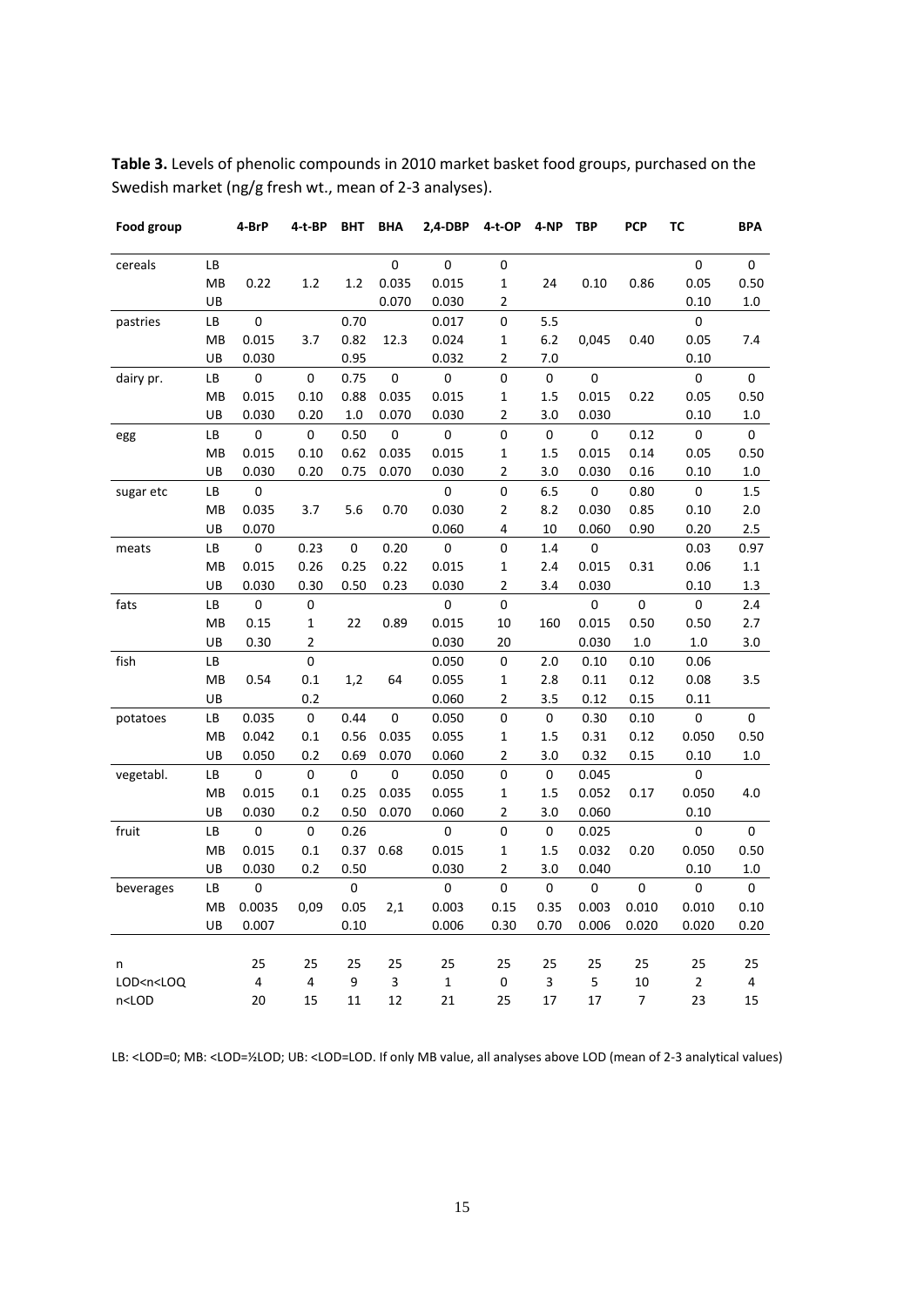|                            | 4-BrP | 4-t-BP | <b>BHT</b> | <b>BHA</b> | 2,4-DBP | 4-t-OP | 4-NP    | <b>TBP</b> | <b>PCP</b> | ТC    | <b>BPA</b> |
|----------------------------|-------|--------|------------|------------|---------|--------|---------|------------|------------|-------|------------|
| cereals                    | 50.9  | 277.5  | 277.5      | 8.1        | 3.5     | 231.2  | 5549.6  | 23.1       | 198.9      | 11.6  | 115.6      |
| pastries                   | 0.8   | 187.5  | 41.6       | 623.4      | 1.2     | 50.7   | 314.2   | 2.3        | 20.3       | 2.5   | 375.1      |
| dairy pr.                  | 6.4   | 42.7   | 375.4      | 14.9       | 6.4     | 426.6  | 639.9   | 6.4        | 93.8       | 21.3  | 213.3      |
| eggs                       | 0.3   | 2.3    | 14.3       | 0.8        | 0.3     | 23.0   | 34.5    | 0.3        | 3.2        | 1.2   | 11.5       |
| sugar etc                  | 4.3   | 459.2  | 695.0      | 86.9       | 3.7     | 248.2  | 1017.7  | 3.7        | 105.5      | 12.4  | 248.2      |
| meat                       | 3.1   | 54.1   | 52.0       | 45.7       | 3.1     | 207.9  | 499.1   | 3.1        | 64.5       | 12.5  | 228.7      |
| fats                       | 6.0   | 39.7   | 874.0      | 35.4       | 0.6     | 397.3  | 6356.2  | 0.6        | 19.9       | 19.9  | 107.3      |
| fish                       | 27.4  | 5.1    | 60.8       | 3243.8     | 2.8     | 50.7   | 141.9   | 5.6        | 6.1        | 4.1   | 177.4      |
| potatoes                   | 5.3   | 12.5   | 70.3       | 4.4        | 6.9     | 125.5  | 188.2   | 38.9       | 15.1       | 6.3   | 62.7       |
| vegetabl.                  | 2.9   | 19.3   | 48.2       | 6.8        | 10.6    | 192.9  | 289.3   | 10.0       | 32.8       | 9.6   | 771.5      |
| fruits                     | 3.6   | 23.8   | 87.9       | 161.5      | 3.6     | 237.5  | 356.3   | 7.6        | 47.5       | 11.9  | 118.8      |
| beverages                  | 1.2   | 29.7   | 16.5       | 693.3      | 1.0     | 49.5   | 115.5   | 1.0        | 3.3        | 3.3   | 33.0       |
|                            |       |        |            |            |         |        |         |            |            |       |            |
| <b>TOTAL</b>               | 112.0 | 1153.3 | 2613.4     | 4925.0     | 43.7    | 2241.0 | 15502.5 | 102.7      | 610.8      | 116.5 | 2463.1     |
|                            |       |        |            |            |         |        |         |            |            |       |            |
| TOTAL*<br>(ng/kg b.w./day) | 1,67  | 17,2   | 38,9       | 73,3       | 0,651   | 33,3   | 231     | 1,53       | 9,09       | 1,73  | 36,7       |

**Table 4.** Estimated per capita intake of phenolic compounds in different food groups and totally, based on 2010 Market Basket data, and MB levels in food (cf. Table 3). Values in ng/person/day (except \*, using a mean body weight of 67.2 kg, from 2010 Market Basket study).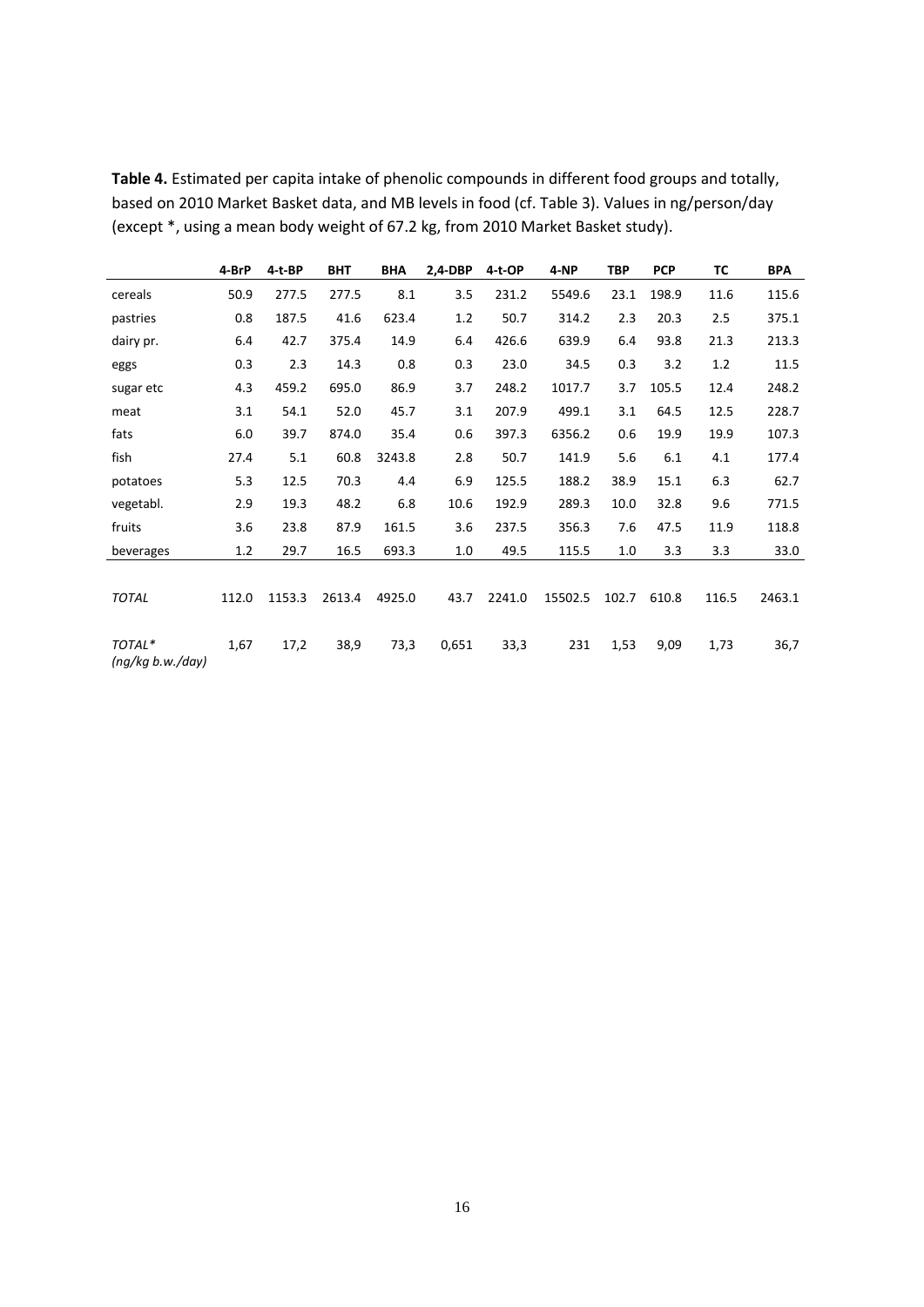| Table 5. The yearly per capita consumption (in kg fresh wt.) according to the 1999, 2005 and 1010 |
|---------------------------------------------------------------------------------------------------|
| Swedish Market Baskets surveys, presented as 12 food groups that were used as basis for analyses. |
|                                                                                                   |

|            | consumption (kg/person/yr) |       |       |  |  |  |  |  |  |
|------------|----------------------------|-------|-------|--|--|--|--|--|--|
| food group | 1999                       | 2005  | 2010  |  |  |  |  |  |  |
|            |                            |       |       |  |  |  |  |  |  |
| cereals    | 69,4                       | 91,1  | 84,4  |  |  |  |  |  |  |
| pastries   | 13,7                       | 19,1  | 18,5  |  |  |  |  |  |  |
| dairy pr.  | 168,5                      | 175,8 | 155,7 |  |  |  |  |  |  |
| eggs       | 9,2                        | 8,1   | 8,4   |  |  |  |  |  |  |
| sugar etc  | 35,4                       | 37,8  | 45,3  |  |  |  |  |  |  |
| meat       | 56,7                       | 74,4  | 75,9  |  |  |  |  |  |  |
| fats       | 17,5                       | 14    | 14,5  |  |  |  |  |  |  |
| fish       | 13,3                       | 16,7  | 18,5  |  |  |  |  |  |  |
| potatoes   | 51,4                       | 44,3  | 45,8  |  |  |  |  |  |  |
| vegetabl   | 54,8                       | 63,6  | 70,4  |  |  |  |  |  |  |
| fruits     | 64,1                       | 68,3  | 86,7  |  |  |  |  |  |  |
| beverage   | 118,8                      | 126,7 | 120,5 |  |  |  |  |  |  |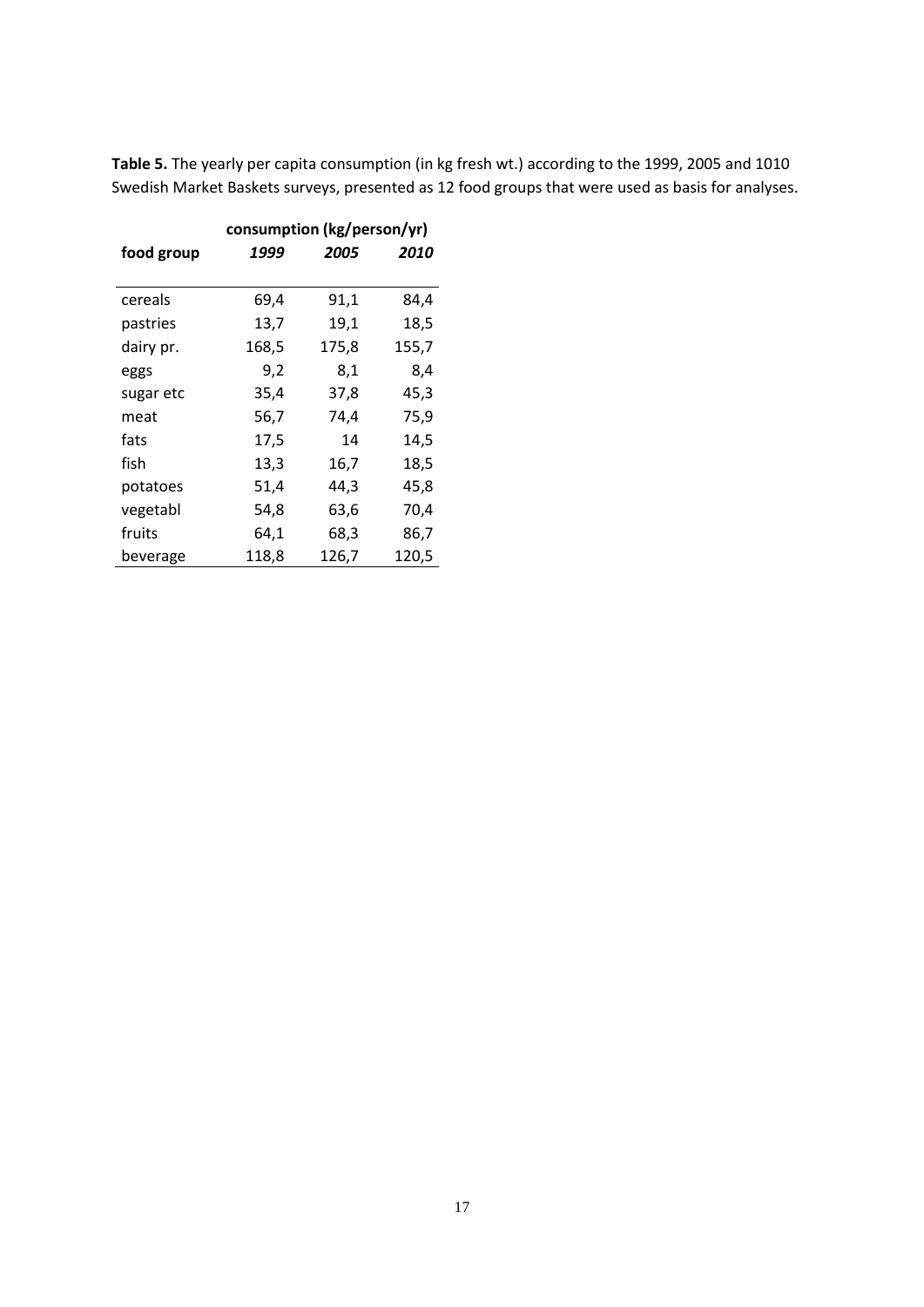**Table 6.** Total intake of phenolic compounds from food, based on per capita consumption as registered in 1999, 2005 and 2010 Market Basket studies. Intakes are expressed as ng/person/day, based on MB levels in analysed food group homogenates.

|  |  | 4-BrP 4-t-BP BHT BHA 2,4-DBP 4-t-OP 4-NP TBP PCP TC BPA          |  |  |  |
|--|--|------------------------------------------------------------------|--|--|--|
|  |  |                                                                  |  |  |  |
|  |  | 1999 49,7 1060 3398 3557 71,8 2133 7086 83,7 744 196 2887        |  |  |  |
|  |  | <b>2005</b> 189 1099 1305 7617 44.1 2233 22025 118 1776 136 2514 |  |  |  |
|  |  | 2010 112 1153 2613 4925 43.7 2241 15502 103 611 116 2463         |  |  |  |

18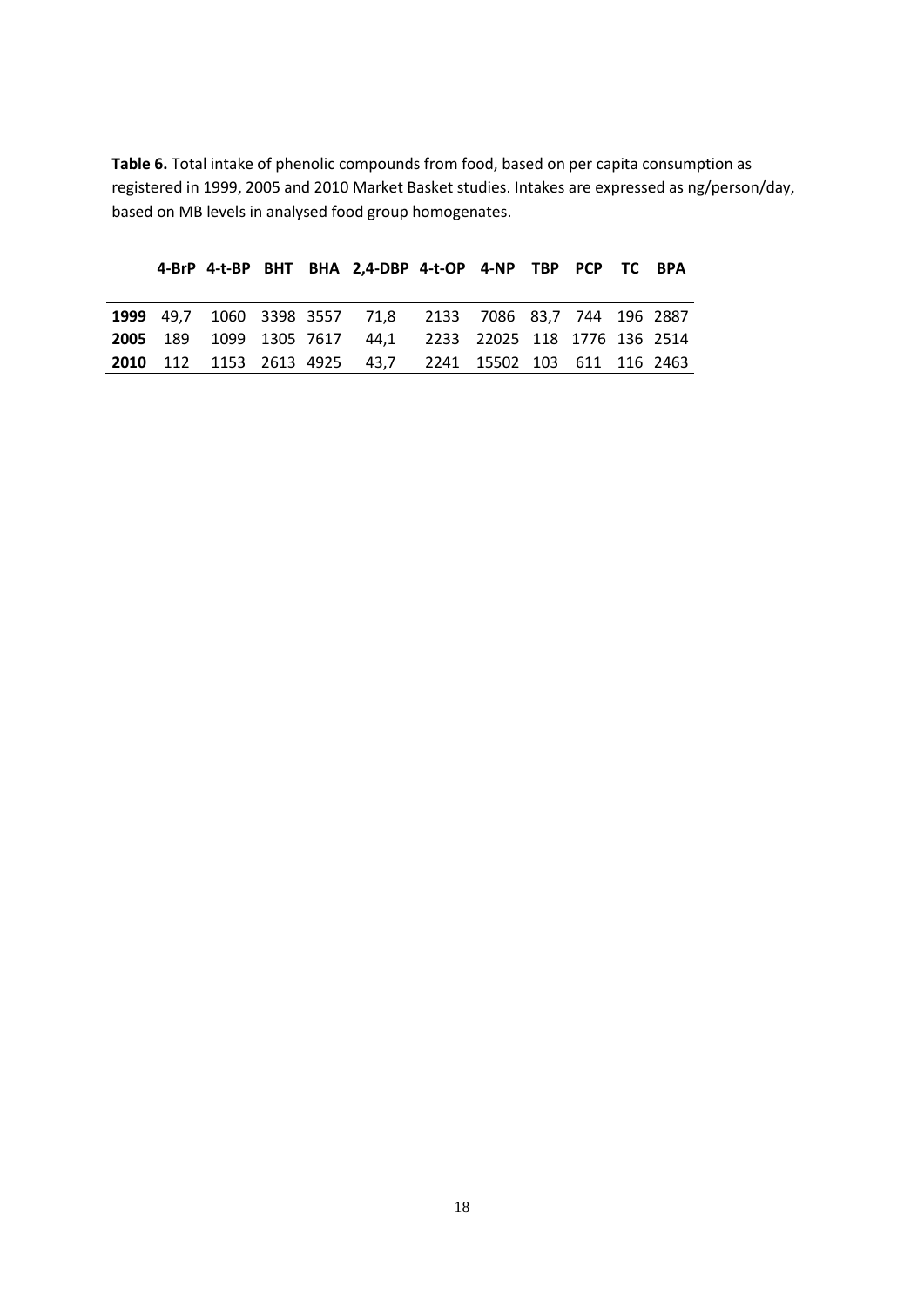

**Figure 1.** Relative contribution (%) from different food groups to the total intake of BHA, 4-NP, PCP and BPA, based on estimated per capita intake values from 2010 market basket samples (cf. Table 4).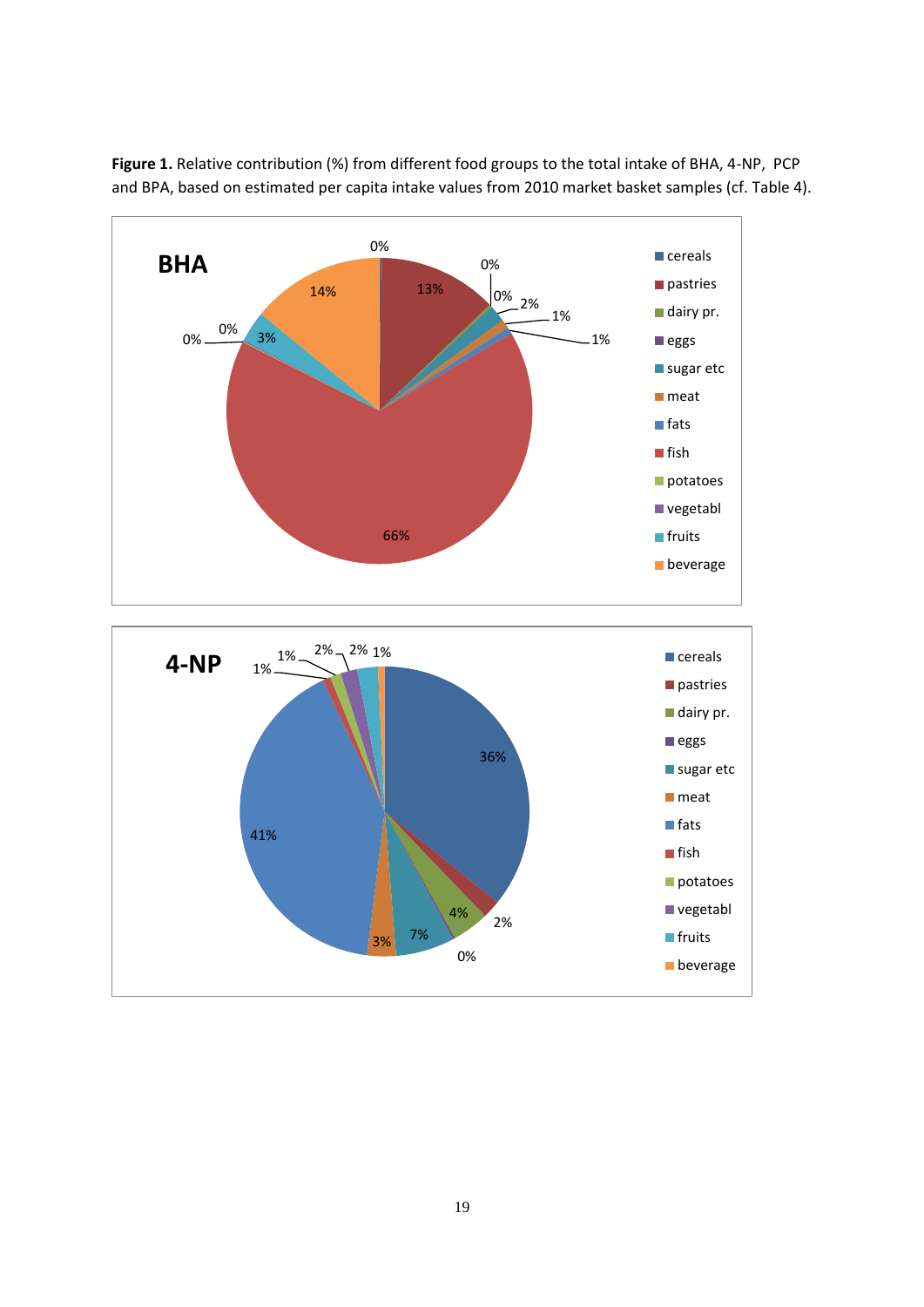